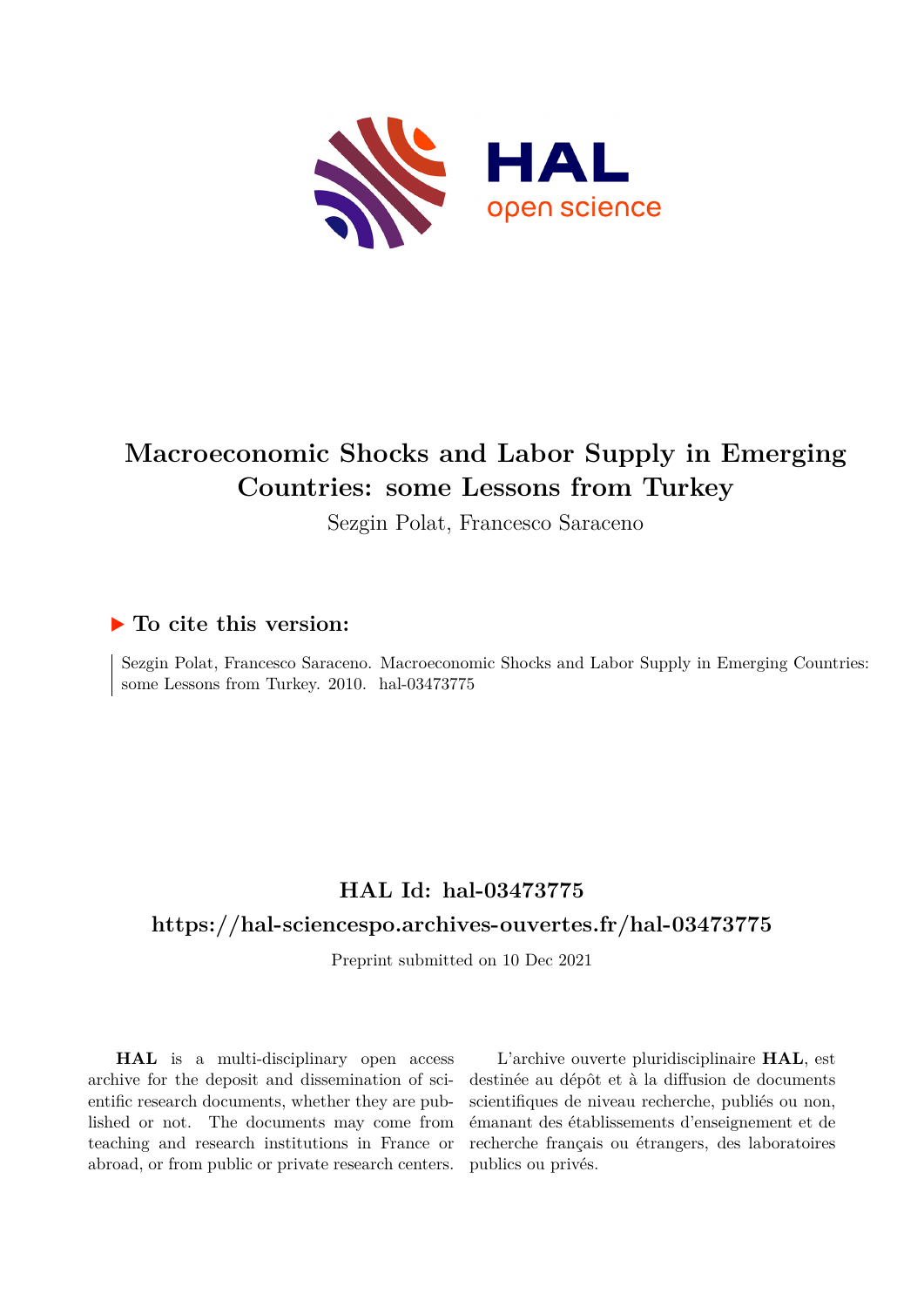

# Document de travail

# **MACROECONOMIC SHOCKS AND LABOR SUPPLY IN EMERGING COUNTRIES. SOME LESSONS FROM TURKEY**

OFCE /POLHIA

N° 2010-36

DECEMBER 2010

Sezgin Polat *Galatasaray University, Istanbul* 

> Francesco Saraceno *OFCE*/*Sciences Po, Paris*

Observatoire Français des Conjonctures Économiques 69. Qual d'Orsay 75340 Paris Cedex 07<br>Tel : 01 44 18 54 00 Fax : 01 45 56 06 15<br>E-mail: ofce@ofce.sciences-po.fr Web: http://www.ofce.sciences-po.fr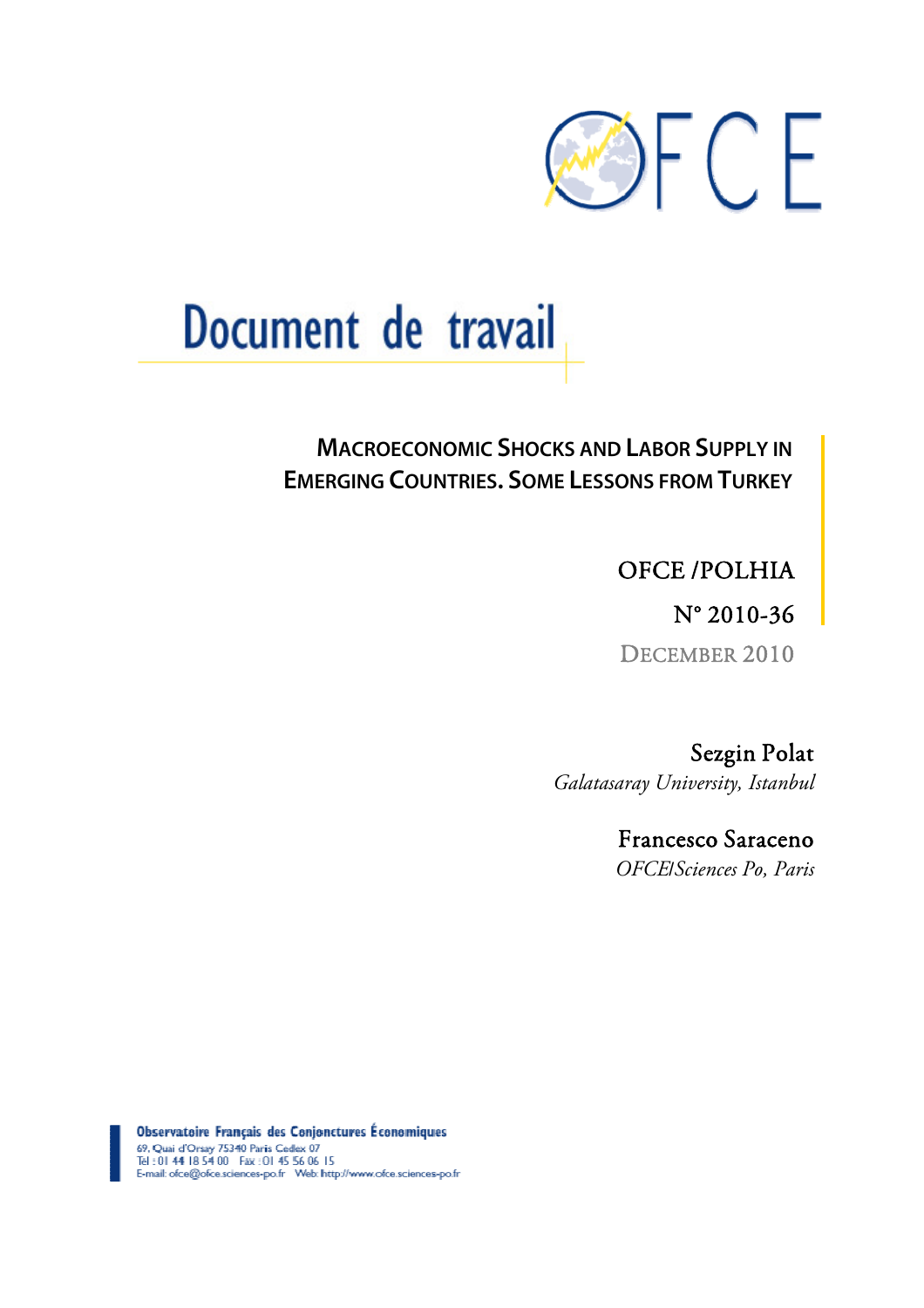# Macroeconomic Shocks and Labor Supply in Emerging Countries. Some Lessons from Turkey<sup>∗</sup>

Sezgin Polat † Galatasaray University, Istanbul

Francesco Saraceno OFCE/Sciences Po, Paris

#### Abstract

We investigate the general equilibrium effects of minimum consumption constraints over labor supply decisions. Within a simple static model, a minimum consumption constraint modifies labor supply decisions of unskilled workers, generating the well-known added worker effect. The results of the model help to analyze the Turkish labor market where added worker effects were observed following the 2001 crisis. We investigate the asymmetric effects of the crisis, using the Household Budget Surveys that cover the period between 2002 and 2005. The substantial decrease in real wages has increased labor supply for unskilled labor, especially for women.

Keywords: Added worker, Taxation, Bivariate Probit, Labor Supply

JEL-Codes: H2, J21, J22, J31

<sup>∗</sup>We benefited of funding from the European Community's Seventh Framework Programme (FP7/2007-2013) under Socio-economic Sciences and Humanities, grant agreement no. 225408 (POLHIA) We thank O. Bakis, A. Granik, S. Gursel, L. Nesta, I. Tunali for invaluable comments, H. Levent for his patience. TURKSTAT staff D. Sezer and E. Tasti were extremely helpful. We also thank participants to the EAEPE Conference, Istanbul. Errors and omissions remain ours.

<sup>†</sup>Corresponding author at Galatasaray University, Department of Economics, Ciragan Cad. No:36 34357, Ortakoy, Istanbul/Turkey Tel: +90 212 227 44 80 /244 Fax: +90 212 258 22 83. e-mail addresses: spolat@gsu.edu.tr, sezginpolat@gmail.com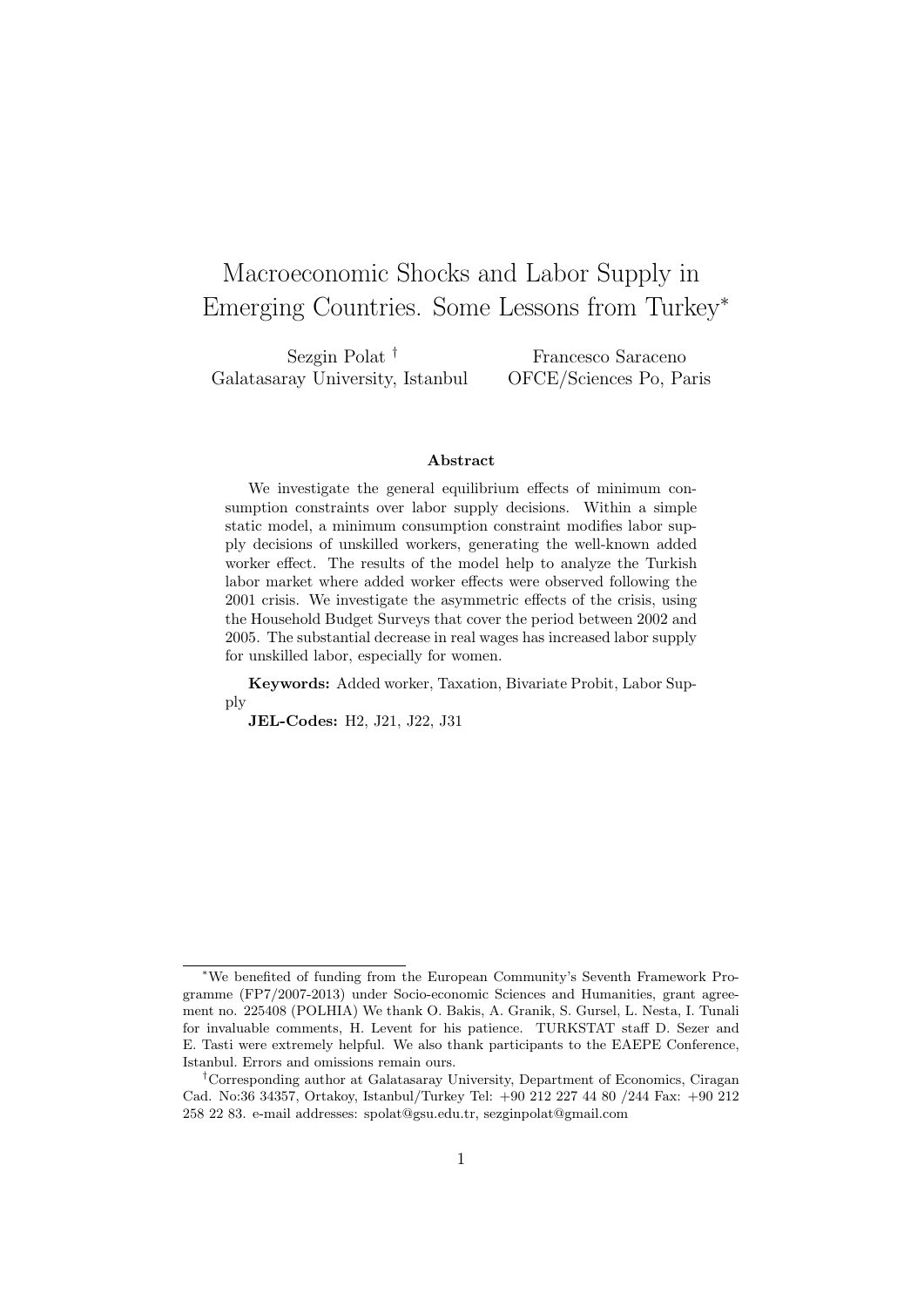#### 1 Introduction

The crisis that began in 2007 in a small segment of the US financial markets, the subprime sector, quickly evolved into a financial crisis and into a global recession. Developing and emerging countries, whose financial sectors were not significantly involved in the wave of financial innovation that eventually led to the crisis, were hit very hard through the reduction in world trade and the turbulence in financial markets. Three year into the crisis, we observe that the recession is leading to very important social consequences, with mounting (and most probably long lasting) unemployment and increasing pressure on wages. These problems are likely to be harsher in emerging and developing countries, whose system of social safety nets is insufficiently developed. The question of how labor markets react to economic fluctuations has been central to the economics literature. Typically, in a general equilibrium setting, the supply side of labor market has been treated as uniform and limited to the (possibly intertemporal) choice of resource allocation between consumption and leisure. Nevertheless, empirical studies on labor supply behavior are rich and document various factors affecting households' decisions to participate into labor market. In particular, two phenomena have been extensively studied in the empirical literature. The first, the added worker effect, asserts that inactive members of the households move into the labor force to compensate household income loss incurring from unemployment and/or considerable wage cuts. This effect is most often found in developing economies. The second, the discouraged worker effect runs the opposite way, as workers that are discouraged from unemployment and prolonged periods of job search, leave the workforce. Which effect dominates became the subject of considerable empirical investigation and debate (Mincer, 1962; Belton and Rhodes, 1976; Ashenfelter, 1980; Layard, Barton and Zabalza, 1980; Bardhan, 1984; Lundberg, 1985 and Maloney, 1987, 1991). Additional labor force participation is usually found to come from secondary (spousal) workers in the household, and frequently in empirical studies the push factor is the job loss of the head of the household. In downturns, increased household labor supply serves as a source of household income when access to credit is limited and formal insurance mechanisms such as unemployment benefits are weak. Since the institutional structure of labor market regulations and the strength of safety nets vary across countries, the methodologies and findings of the empirical studies also vary.<sup>1</sup> In this paper, we will focus merely on the added worker effect hypothesis; we emphasize as a push factor the income loss (real wage reduction) of the household head and the (risk of) job loss. In fact, the income loss factor (considerable wage cut of the head of household) has been mentioned but generally not investigated in

<sup>&</sup>lt;sup>1</sup>Cullen and Gruber (2000) argue that these mixed findings may be explained by the 'crowding out' effects of unemployment insurance schemes, that supporting the household level of income may keep the secondary members out of the labor market in short term.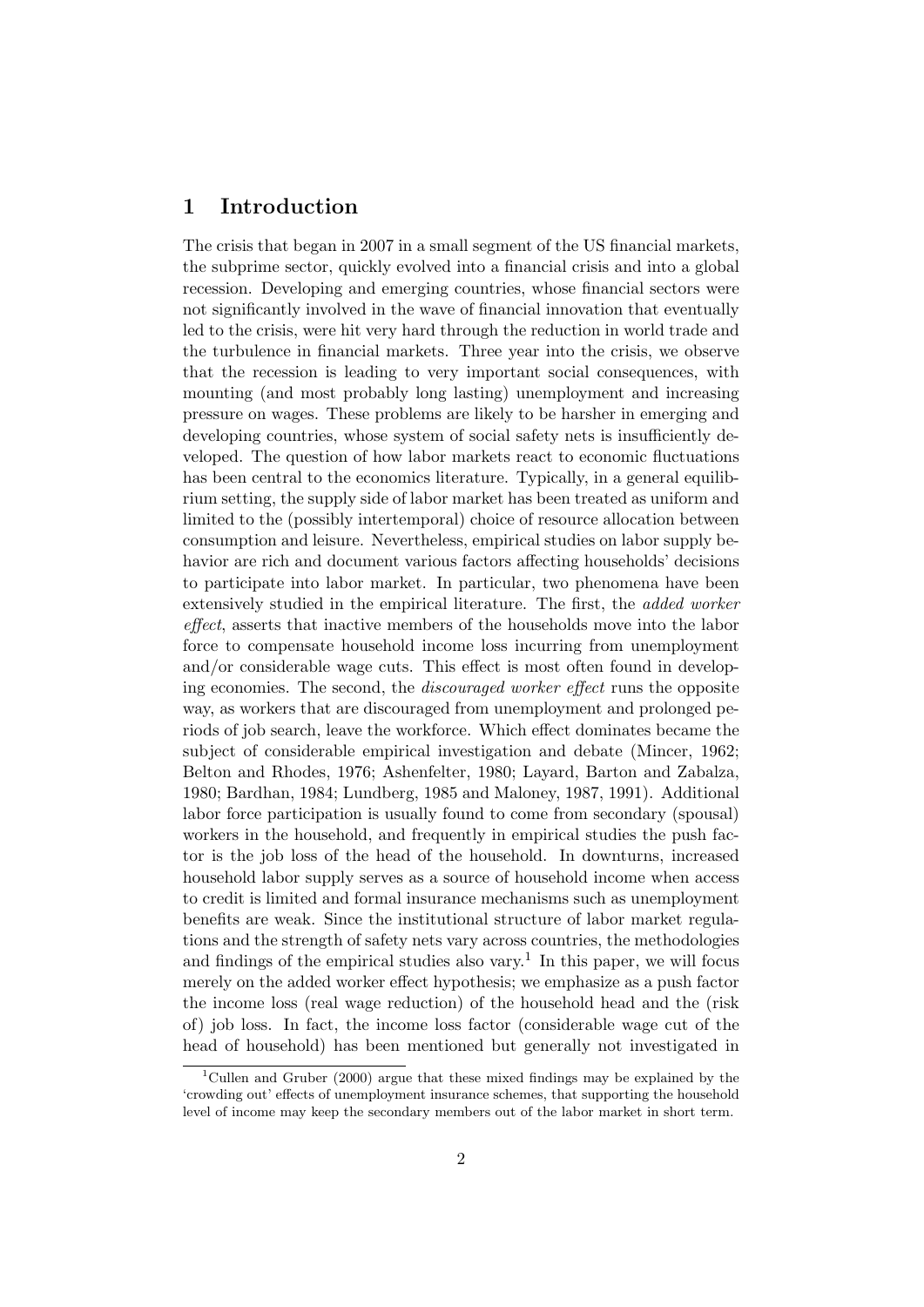depth by theoretical and empirical work alike <sup>2</sup>.

As it is well known, the degree of wage rigidity may be a crucial element in determining the relative strength of income loss and job loss factors during a crisis. Labor market institutions thus play a key role in wage and unemployment adjustment mechanisms.

We develop a simple static toy model embedding these features of labor supply; we introduce skill heterogeneity, and we investigate the effect of minimum consumption constraints over labor supply decisions of unskilled workers. When the economy is hit by a negative shock -in this case on technology- the minimum consumption constraint modifies the labor supply decisions of unskilled workers facing wage income loss, and the general equilibrium outcome of the model. This type of added worker effect leads to a countercyclical wage gap, that results from asymmetric effects of productivity shocks over the labor-consumption decisions of unskilled and skilled workers. We also introduce a simple redistributive policy by wage taxation/subsidies to investigate whether there is room for government policy in order to compensate the welfare effects of negative shocks.

The crisis of 2001 led to a widely documented added worker effect in Turkey<sup>3</sup>. The substantial decrease of real wages increased labor supply for unskilled labor, especially women. The severity of real wages decline for unskilled workers, compared to earlier crises as the one of 1994, yielded a much more significant added worker effect. The recovery of the economy was rather quick but, because of the pressure on wages, the added worker effect persisted until the year 2003. The original contribution of our research is to investigate the asymmetric effects of the 2001 crisis, and to identify the relative weight of job loss and wage loss as push factors. This is particularly important to form an anticipation of future developments linked to the current crisis, and to design the proper policy responses.

The paper is organized as follows: section 2 discusses some stylized facts that point to a strong added worker effect following the Turkish crisis of 2001, and reviews the related empirical literature. Then, in section 3 we introduce a simple static model with skill heterogeneity and wage taxation, showing that the introduction of minimum consumption constraints is enough to produce a decreasing labor supply for low skilled workers; depending on institutional conditions, the added worker effect may stem from increased unemployment or from reduced wage. Aggregated stylized facts are insufficient to capture the complexity inherent to labor supply decisions. Section 4 discusses therefore the asymmetric effects of added worker and empirical evidence of countercyclical wage gap for Turkey, using the Household Budget Surveys that cover the period between 2000 and 2006. The

 $2^2$ Maloney (1987) underlines that the underemployment of the husband has a substantial impact on the labor supply of the wife. This indirectly supports the fact that income loss due to underemployment leads to some labor reallocation within the household.

<sup>&</sup>lt;sup>3</sup>See Gursel and Levent (2003) and Kızılırmak (2005) who also survey other work.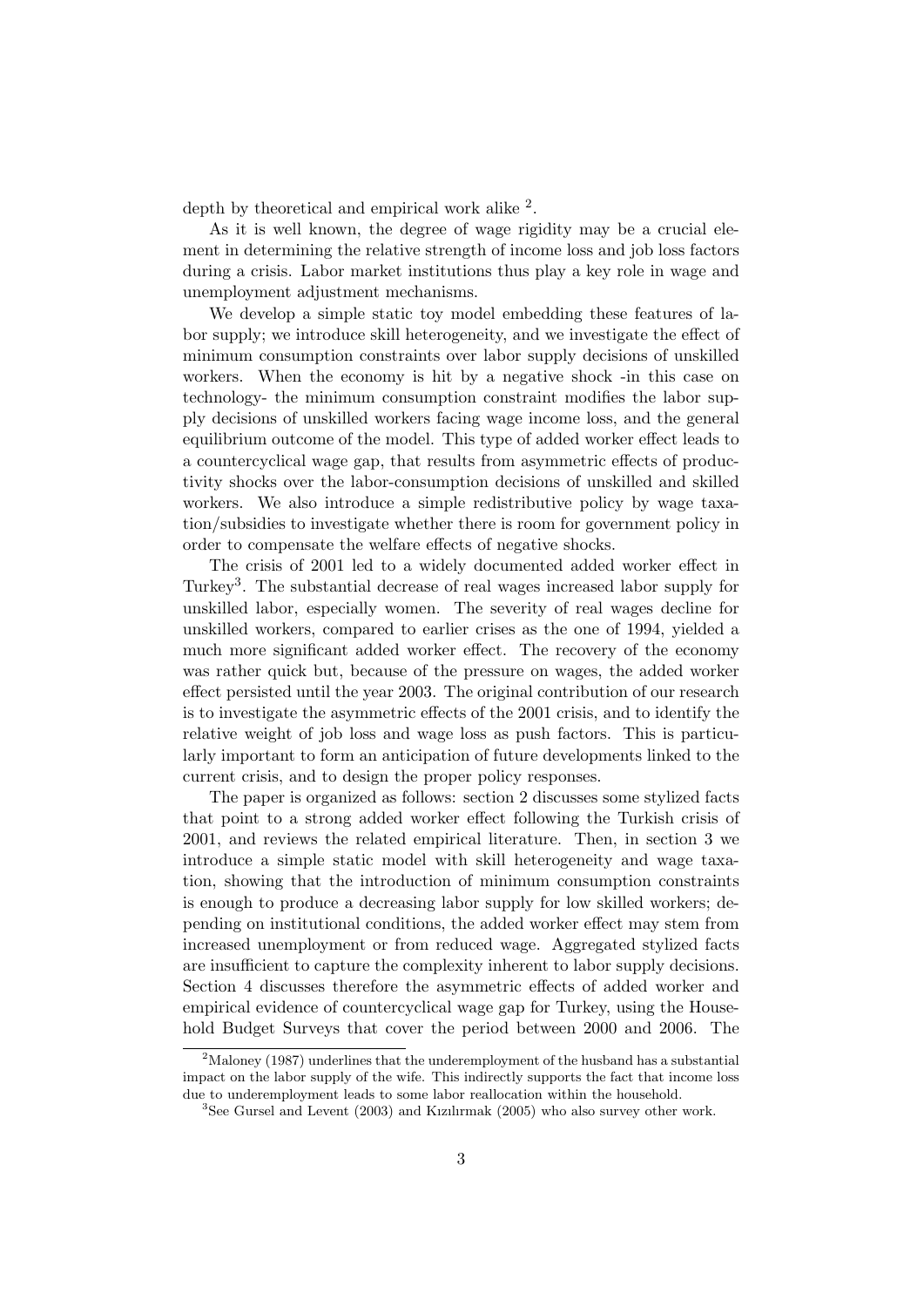last section draws some parallels between the crisis of 2001 and the one of 2008-2009, and proposes topics for further research.

### 2 The Turkish Crisis of 2001 and the Added Worker Effect

The scope of this section is not to describe in detail the Turkish labor market, but to outline some stylized facts on the wage adjustment mechanism and to bring forth the transitory added worker effect which emerged after the 2001 crisis.

Following a decade of financial liberalization begun in the early 1980s (Rodrik, 1990), the Turkish economy has undergone several financial crises. In particular, the exchange rate crises of 1994 and 2001 have triggered severe banking crises and amplified the imbalances inherent to the economy. The international economics literature has extensively documented the propagating effects of these twin (current account and banking) crises when countries also suffer from chronic inflation, high level of dollarization, substantial procyclical current account deficits and unsustainable fiscal deficits (Calvo and Vegh, 1999; Kaminsky and Reinhart, 1999). Turkey falls into this category like many Latin American countries. But the Turkish case is peculiar in the sense that during two decades of chronic high inflation, the low nominal wage indexation prevented a possible wage-price spiral (preventing hyperinflation), and thus prevented the collapse of the monetary system (Yilmaz, 2000). Nevertheless, lacking nominal indexation, real wages during the last two decade were eroded.

Figure 1 shows the path of real wages, productivity and GDP since the late 1980s. During the 1990s real wages in Turkey followed rather closely the economic cycle, even if overshooting. Following the April 1994 crisis, they declined rapidly due to low indexation (Shiller, 1997; Celasun and McGettigan, 2004) and to the tension in the labor market. They then gained ground with the rapid recovery of the economy but with the after effects of the Russian crisis and of the earthquake of 1999, they nearly came to the level of 1994. Overall, the growth of wages over the decade of the 1990s was in line with real GDP. The twin crisis in February 2001 marked the beginning of decoupling. It led to the rapid fall of real wages to unprecedented levels, were they stagnated even during the recovery that began in 2002. The lagging behind of wages is even more evident if we look at productivity growth. The lack of available data at household level prevents further considerations over the wage dispersion in 2001. But anedoctical evidence induces to think that the lower skilled -and less unionized<sup>4</sup>- segment of labor supply faced either

<sup>4</sup> According to the 2002 Household Surveys, Only 4 percent of private sector employees are union members, compared to 28 percent in public enterprises and 51 percent in government. Moreover, even among active trade union members, only about 700,000 are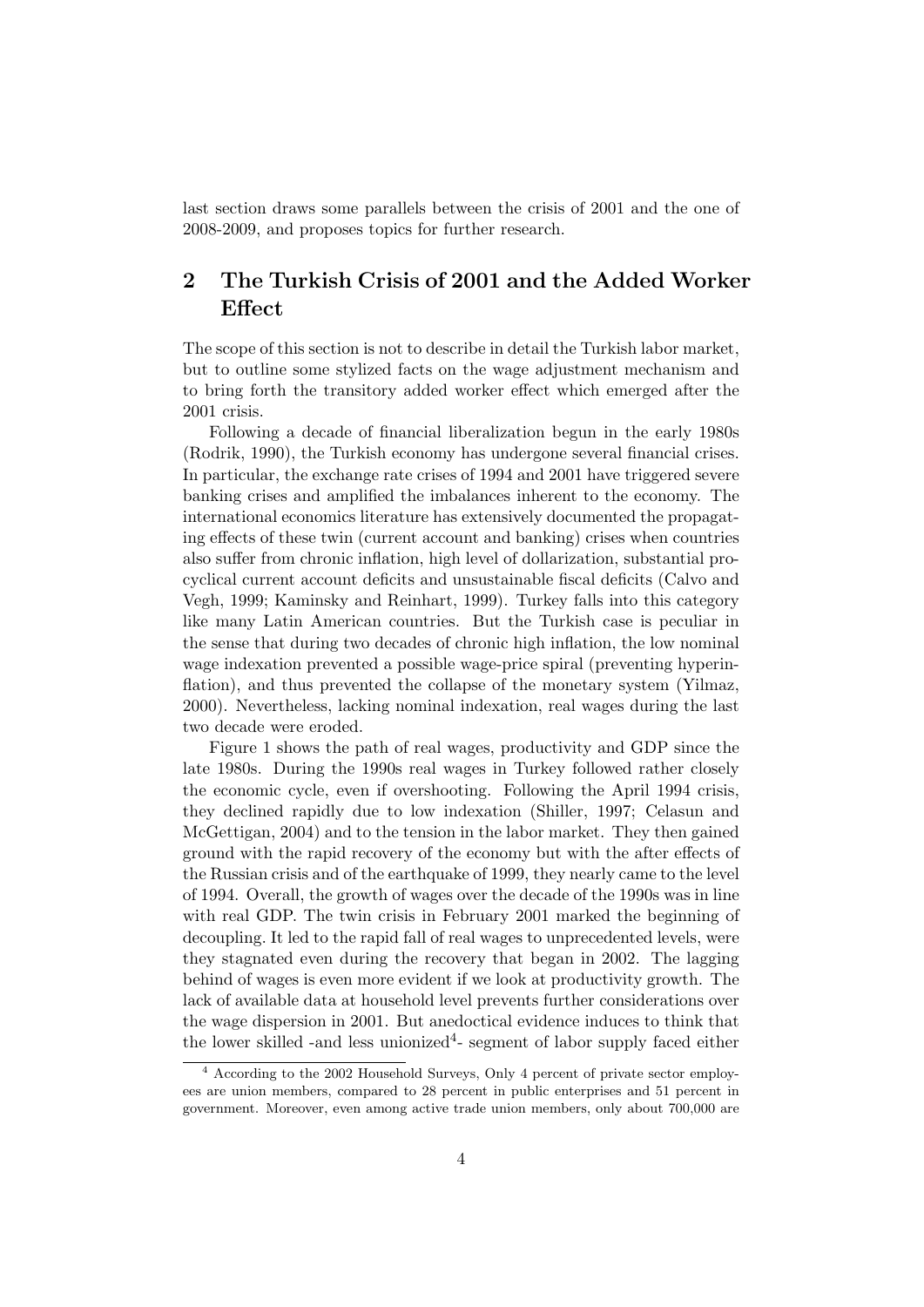

Figure 1: Real wage adjustment (black continuous), labor productivity (light continuous) and GDP growth (dashed) indexes, four quarter moving averages  $(1988Q1=1)$ .

layoffs, or dramatic real wage reductions.

The high responsiveness of real wages to economic conditions conflicts with the findings on the legal regulations and prevailing employment protection legislation (EPL) regime, by which Turkey is placed among the economies with less flexible labor markets<sup>5</sup>. As Taymaz and Ozler  $(2003)$ underline, the observed dynamics of labor markets and the alleged inflexibility of regulatory and institutional frame do not match. The figures on unemployment duration and inflow into unemployment are not consistent with the EPL ranking of Turkey. This can probably be explained by the fact that the coexistence of wage flexibility and strict EPL regimes tends to lead to the informalization of labor contracts (see World Bank, 2006; chapter 4). At any rate, what is relevant for this paper is that the real wage adjustment provides evidence that because of the crisis, wage earners faced remarkable income losses.

The effect of unemployment and income losses has been the increase of labor force participation for secondary (spousal) workers. Several studies (Gursel and Levent, 2003; Kızılırmak, 2005) document that following the 2001 crisis, the added worker effect appears for female urban workers, vanishing as the economy begins to recover: starting from 2004, real wages have increased, albeit very slowly if compared with GDP or productivity (figure

covered by a collective agreement (World Bank, 2006).

<sup>&</sup>lt;sup>5</sup>See the OECD EPL index, introduced by Nicoletti, Scarpetta and Boylaud (1999).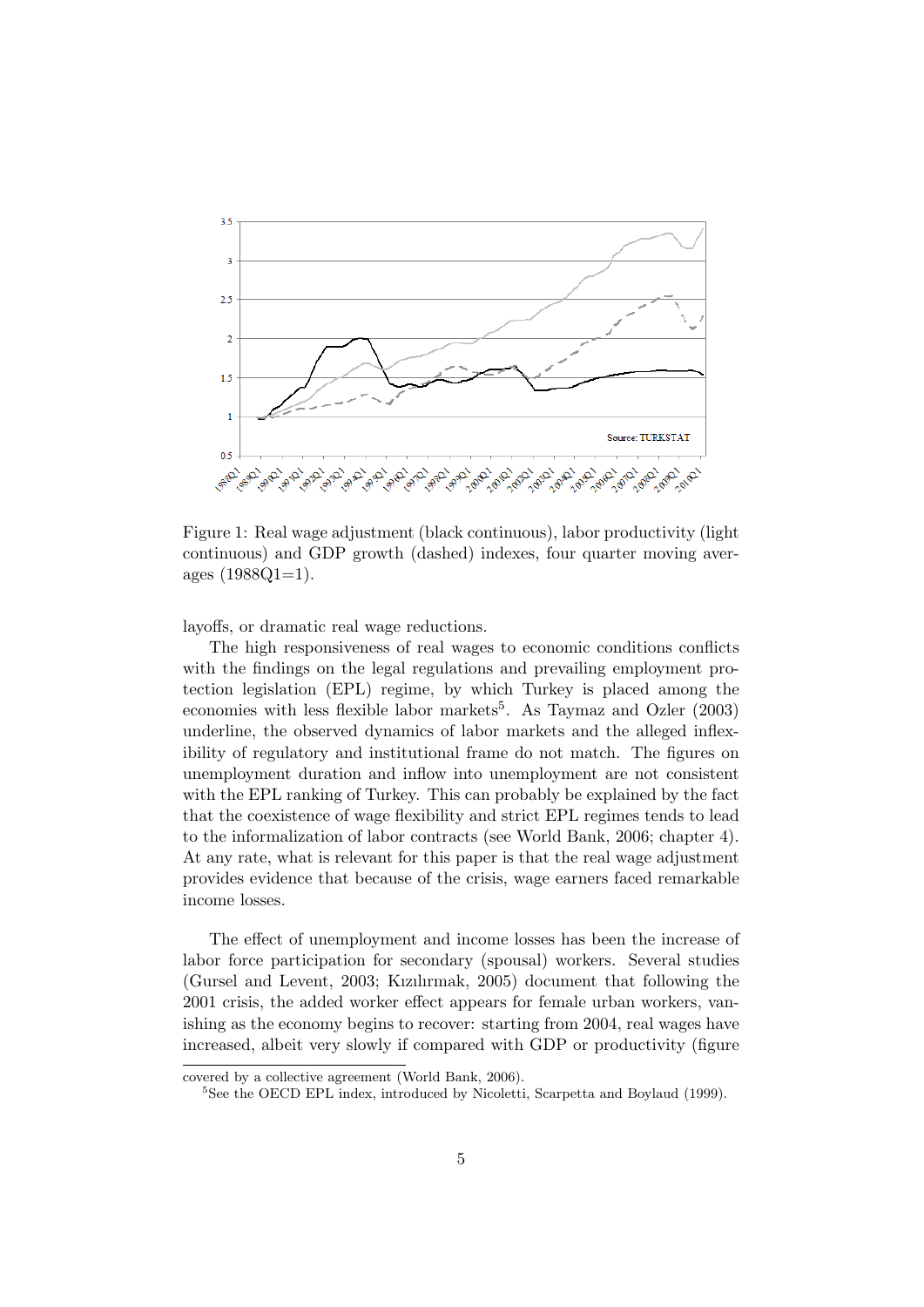1).<sup>6</sup>

Urban and rural participation rates for women show some dissimilarities: the latter are higher for the reason that rural work needs some household labor sharing. This peculiarity of agricultural labor markets explains why added worker effects are usually observed on urban labor markets alone, and justifies our choice of focusing on the urban labor force. Furthermore, the more educated workforce (tertiary education level) follows dynamics that are less related to the business cycle, so in the following we fill focus on a comparison between less than secondary and secondary education groups.

To investigate the appearance of added worker effects, we need to focus in particular on how the participation rate for women changes over time and in tandem with the loss of job for men. In fact, as figure 2 shows, the correlation is particularly strong, in particular during periods of crisis.<sup>7</sup>



Figure 2: Male unemployment rate (black dashed, left axis) and female participation rate (light continuous, right axis).Urban workers, four quarter moving averages.

The other main feature of women participation rates is its strong dependence on educational levels (see figure 3. The added worker effect is more

 ${}^{6}$ The slow real wage recovery can be attributed to several institutional factors likely to depress real wages, like the high share of informal sector, the low coverage of collective bargaining (Ilkkaracan, 2005. See also footnote 4) and the absence of an unemployment benefit system. The latter is related to a large empirical literature concerning the wageunemployment relationship (the "wage curve"). At the micro level, Ilkkaracan and Selim (2003) shows significant negative correlation between wages and regional unemployment rates.

 ${}^{7}$ Raw computation shows a correlation coefficient of 0.61 between male unemployment and female participation one quarter later, that increases to 0.75 if we only consider the period 2000-2003.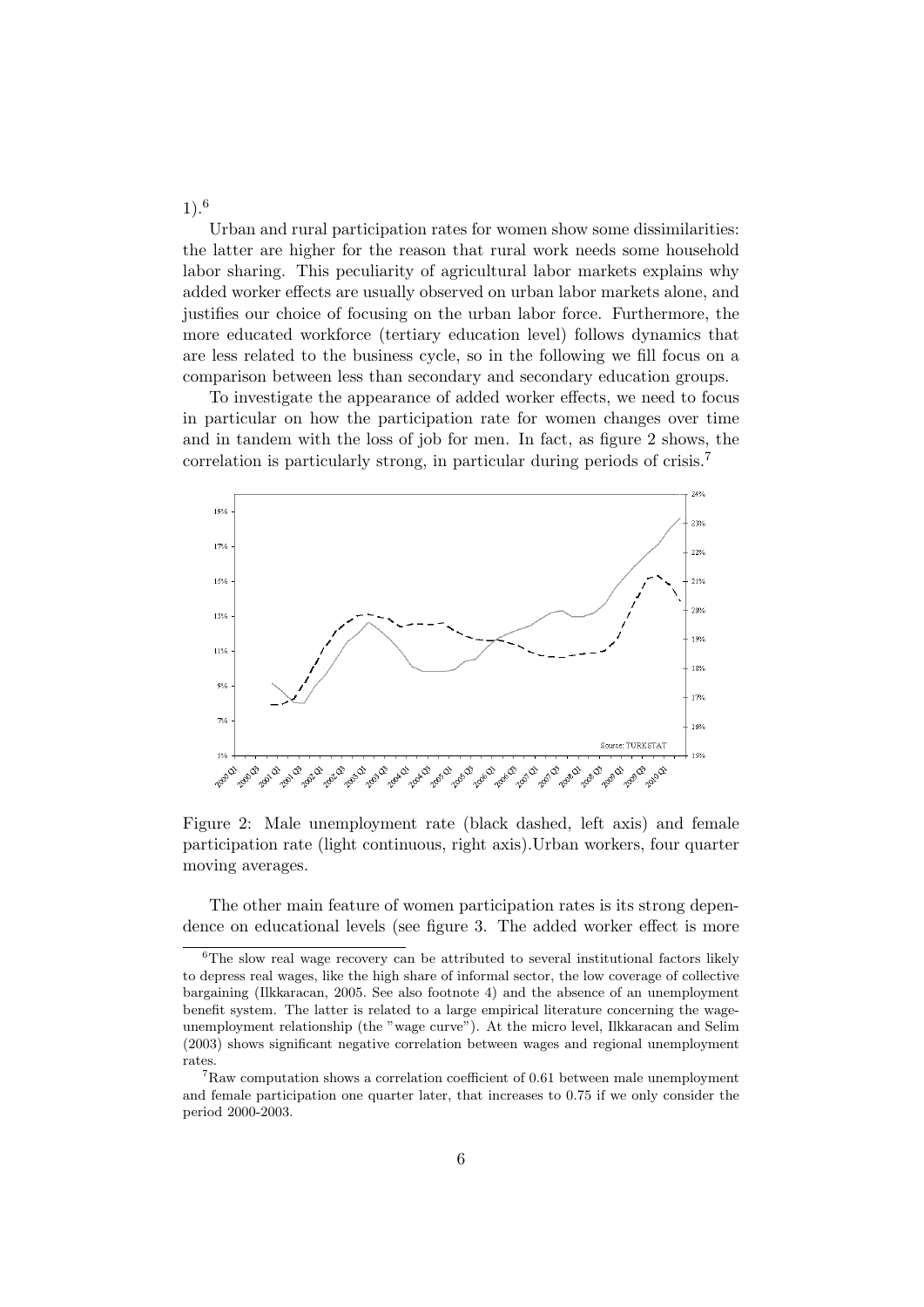

Figure 3: Urban female labor market evolution, 2000-2010

likely to appear among the less educated women. This is hardly surprising as in Turkey, as elsewhere, labor-intensive sectors (textiles and apparel) generally hire low skilled workers (Sugur and Sugur, 2005). In these sectors, social security coverage is weak and the informalization of labor contracts is relatively more frequent than in other sectors (Ozdemir, Erel and Yucesan-Ozdemir, 2004; Ozdemir and Yucesan-Ozdemir, 2004). Furthermore, given the high correlation of education levels between couples, we can expect participation of women to increase more for the lower (i.e. less than secondary) educated (who belong to households where the man, also non educated lost his job with a higher probability). Finally, the lower education level segment generally has a very low participation rate, which implies that the added worker effect is more likely. Second, that segment covers about 45% of total female labor force. Yet, almost 400,000 women (panel (a))within this segment moved into the labor market between 2001Q2 and 2002Q3, about 62% of the total inflow<sup>8</sup> . Panel (c) shows furthermore that fluctuations of the lower educated segment (dark dashed line) are more important in periods of crisis (2001-03, and even more so in 2009-10). The figure clearly shows that starting from the first quarter of 2001 the participation rate of less educated women increases substantially more than for the other education groups  $9$ . Participation of the lower education segments also reacted more strongly in periods of recovery (2004-05). This can be attributed to a growth effect: en-

<sup>&</sup>lt;sup>8</sup>Gursel and Levent (2003) find similar compositional change but their data disaggregation is based on agricultural- non-agricultural, rather than urban-rural dissection.

<sup>&</sup>lt;sup>9</sup>Among men, the least educated group lost around 500.000 jobs at the first quarter of 2002 compared to both secondary and tertiary education level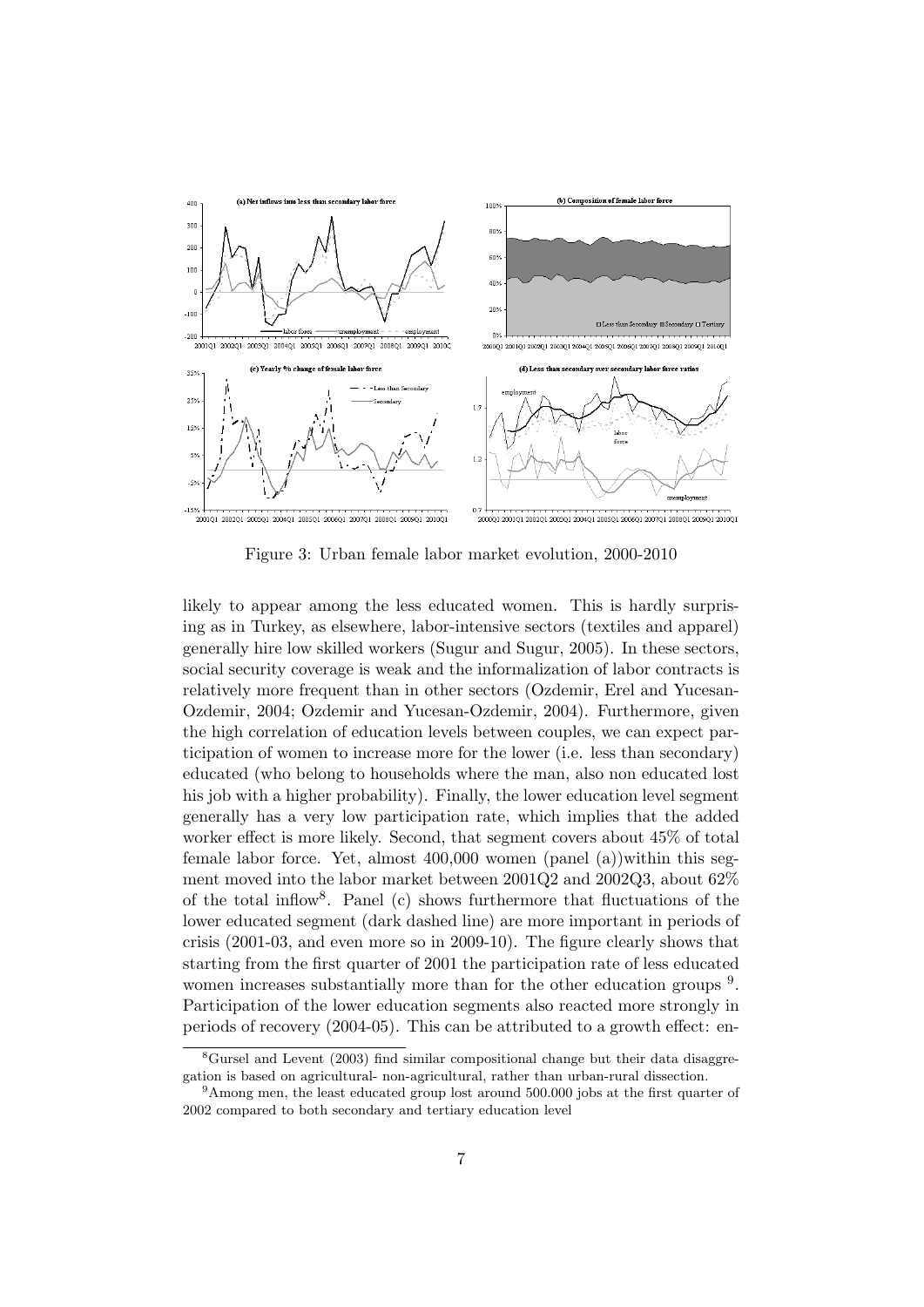couraged by higher employment rates, some of the discouraged workers have moved back into the labor force. The difference in participation between education groups is mostly due to flows into employment (panel (d)). In fact, the ratio of unemployed in the two groups remained roughly constant, and the fluctuations in the labor force were mostly due to employment. This confirms the idea that the flows are mostly to be explained by the added worker effect.

We trace the same pattern of added worker effect in the aftermath of 2008 crisis. The employment ratio started increasing at mid-2008. The negative correlation between man unemployment and women participation reveals that the buffer labor supply hypothesis still holds. Contrary to the 2001 crisis, this time the unemployment ratio increased  $(\text{panel } (d))$ , showing that the lower educated segments has suffered from severe job loss more pronounced that in 2001. This might be due to the fact that exchange rate depreciation and strong foreign demand quickly supported the economy in 2001, but and much less so during the global crisis of 2009, when the burden had to be carried by domestic fiscal policy.

To conclude, a broad and aggregated look at female participation rates in the period following the crisis of 2001 and 2008 suggests the existence of an added worker effect: when the economy experienced a negative shock women with low education levels moved into the labor force most of them as being employed, and some as job seekers. This effect progressively becomes less important as the economy starts to recover. After presenting a simple model relating labor supply for low skilled workers to adverse macroeconomic shocks, we will turn to a more detailed empirical analysis, to try to disentangle the causes of the added worker effect that broadly emerged from the aggregated analysis of this section.

#### 3 The Model

In this section, we present a static toy model that shows in a very simple setting how the introduction of subsistence consumption (minimum consumption constraints), may yield a negatively sloped labor supply curve. Decreasing labour supply is a rather standard outcome, as it appears whenever, in the utility of households, the income effect dominates the substitution effect. In our model, nevertheless, the slope of the function is not linked to the characteristics of utility, but to the existence of a constraint that prevents the household from optimally allocating its time between leisure and consumption.

**Households** Our economy has 2 households indexed by  $i$ , which have different skills (productivity). One household is (l)ow skilled, the other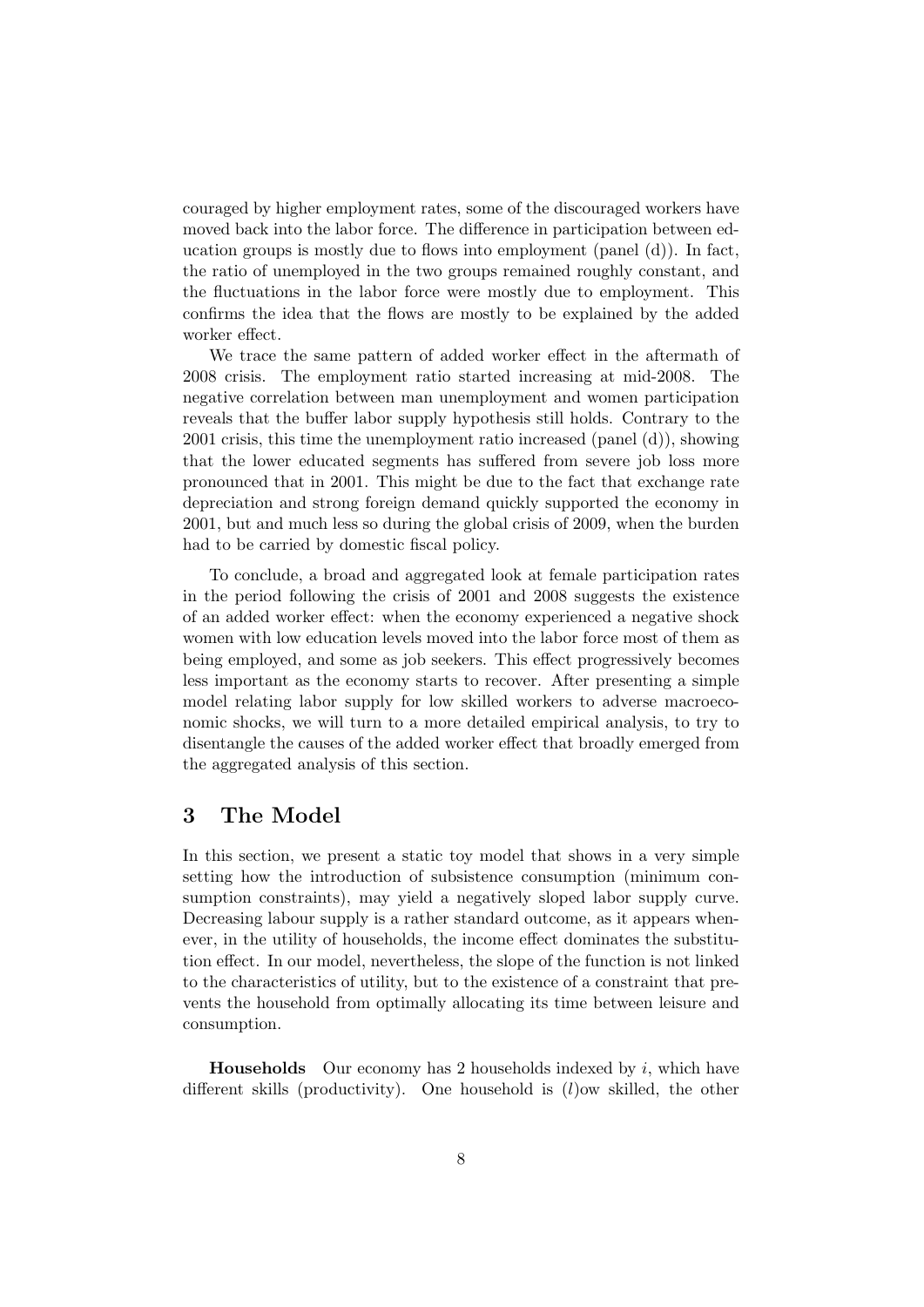(h)igh skilled, so that  $i = l, h$ . Each household has a standard utility function, with preferences over consumption and leisure. We introduce only one simple modification to this standard setting by supposing that household consumption has to be larger than a subsistency level  $\gamma$ . In the absence of non-wage income, this minimum consumption level  $\gamma$  may be a constraint over the choice of time allocation between leisure and consumption. The government taxes  $(\tau_i > 0)$  or subsidizes  $(\tau_i < 0)$  each type of worker.

Households have a labor endowment  $n > 1$ , and maximize utility in consumption of a numeraire good,  $c (p = 1)$ , and in leisure,  $\ell \equiv n - l$ , where l represents labor supply:

$$
\max u_i(c_i, n - l_i)
$$
  
s.t  

$$
c_i = w_i(1 - \tau_i)l_i
$$
  

$$
c_i \ge \gamma
$$

Assuming a simple Cobb-Douglas utility function for households,

$$
u_i = a \ln(c_i) + (1 - a) \ln(n - l_i),
$$

we can build the Lagrangian as

$$
L = a \ln(c_i) + (1 - a) \ln(n - l_i) + \lambda(c_i - w_i(1 - \tau_i)l_i)) + \mu(c_i - \gamma).
$$

The solution for non-constrained households is straightforward

$$
c_i = w_i (1 - \tau_i) a_n \ge \gamma
$$
  
\n
$$
l_i^s = a_n
$$
  
\n
$$
\ell_i = (1 - a)n
$$
\n(1)

Thus, all the households for which  $w_i(1 - \tau_i) \geq \gamma / an$  will actually choose the optimal allocation of leisure and consumption. The constrained workers  $(w_i(1 - \tau_i) < \gamma / an)$ , on the other hand, will have to work more than what they actually desire:

$$
c_i = \gamma
$$
  
\n
$$
l_i^s = \frac{\gamma}{w_i(1 - \tau_i)}
$$
  
\n
$$
\ell_i = n - \frac{\gamma}{w_i(1 - \tau_i)}
$$
\n(2)

Consequently, labor supply does not depend on the wage in one region of the plane, and is negatively sloped in another<sup>10</sup>. Figure 4 illustrates labor supply of individual households under minimum consumption constraint.

<sup>&</sup>lt;sup>10</sup>A less well behaved utility function (e.g.  $u_i = c_i - \frac{1}{2a}l_i^2$ ) would yield a more general, u-shaped labor supply curve. As we are interested in the decreasing portion of the curve, we decided to keep an analytically more convenient formulation.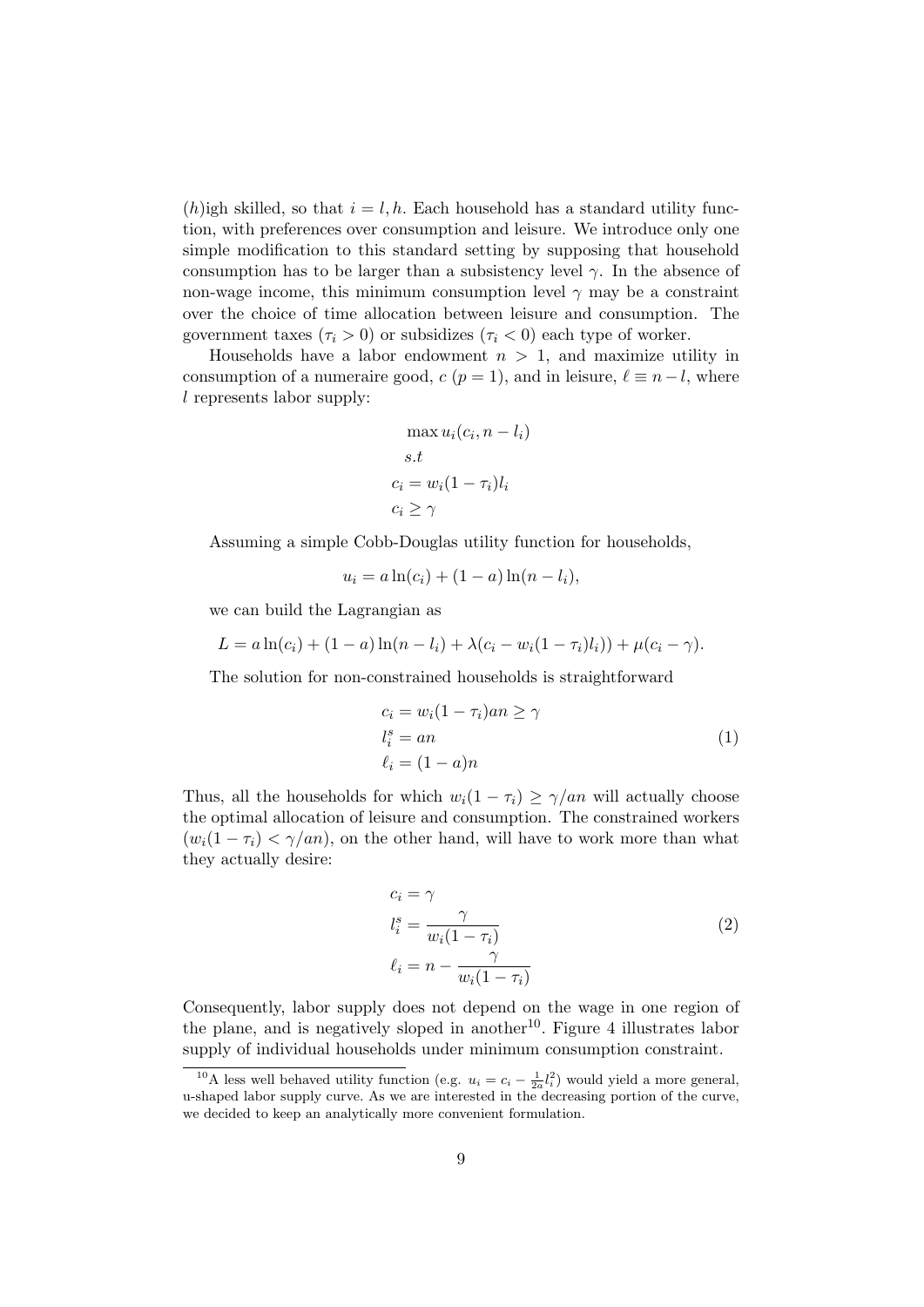

Figure 4: Labor supply for constrained  $(w_i(1 - \tau_i) < \gamma/a_n)$  and unconstrained households. The parameter values for this numerical example are  $\gamma = 5, n = 4, a = 0.35, \tau_i = 0.$ 

The Firm Problem A representative firm under perfect competition minimizes costs:

$$
\min C(y, w_l, w_h) = w_h l_h + w_l l_l
$$
  
s.t.  

$$
y = Al_h^{\alpha} l_l^{1-\alpha}
$$

where  $i = h, l$  is skill. Thus, production requires both high and low skill labor. The skill level is reflected in the coefficient  $\alpha$ , that we assume to be larger than  $1/2$ :  $\alpha \in (\frac{1}{2})$  $(\frac{1}{2}, 1)$ . Minimization of the cost function yields

$$
Al_{h}^{\alpha-1}\alpha l_{l}^{1-\alpha} = w_{h}
$$

$$
Al_{h}^{\alpha}l_{l}^{-\alpha}(1-\alpha) = w_{l}
$$

Labour demand can be written as

$$
l_l^d = yA^{-1} \left(\frac{\alpha}{1-\alpha} \frac{w_l}{w_h}\right)^{\alpha-1}
$$
  

$$
l_h^d = yA^{-1} \left(\frac{\alpha}{1-\alpha} \frac{w_l}{w_h}\right)^{\alpha}
$$
 (3)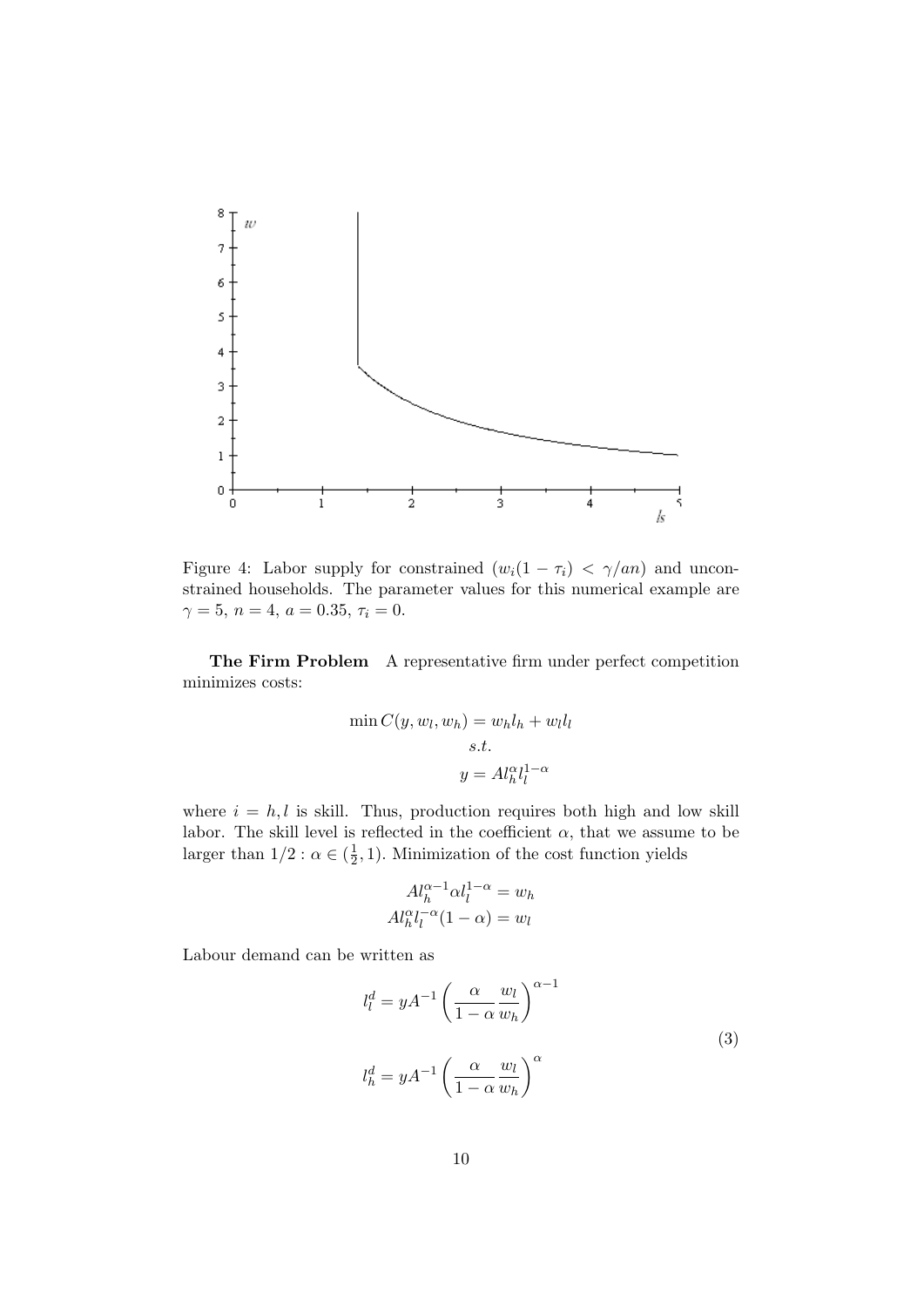The Benchmark Case In equilibrium aggregate demand (equation 1) will be equal to supply. Furthermore, labor demand and supply must be equal. This gives, when households are not constrained,

$$
Al_h^{\alpha} l_l^{1-\alpha} = y = an(w_l(1-\tau_l) + w_h(1-\tau_h))
$$

$$
l_l^d = yA^{-1} \left(\frac{1-\alpha w_h}{\alpha w_l}\right)^{1-\alpha} = an
$$

$$
l_h^d = yA^{-1} \left(\frac{\alpha}{1-\alpha w_h}\right)^{\alpha} = an
$$

We can then derive wages,

$$
w_h^* = \frac{\alpha A}{(1 - \tau_l)(1 - \alpha) + (1 - \tau_h)\alpha}
$$

$$
w_l^* = \frac{(1 - \alpha)A}{(1 - \tau_l)(1 - \alpha) + (1 - \tau_h)\alpha},
$$

and the equilibrium wage ratio (where equilibrium is denoted by a star):

$$
\rho^* \equiv \frac{w_h^*}{w_l^*} = \frac{\alpha}{1 - \alpha} > 1
$$
  

$$
\frac{c_h^*}{c_l^*} = \frac{w_h(1 - \tau_h)an}{w_l(1 - \tau_l)an} = \frac{\alpha}{1 - \alpha} \frac{(1 - \tau_h)}{(1 - \tau_l)}
$$

To conclude, in the benchmark the wage ratio and consumption ratio only depend on technical coefficients  $\alpha$ . Thus an aggregate shock, be it negative or positive, will not affect the relative wealth of the two groups.

Total productivity A is the exogenous variable we chose to shock the economy. Notice first of all that we can compute a threshold  $A$ , above which no household will be constrained. As  $w_h > w_l$ , the threshold can be computed as the value of A for which the consumption of low skilled households is equal to  $\gamma$ .

$$
c_l = an(1 - \tau_l)w_l = \frac{an(1 - \tau_l)(1 - \alpha)A}{(1 - \tau_l)(1 - \alpha) + (1 - \tau_h)\alpha} = \gamma.
$$

This yields

$$
\bar{A} = \frac{(1 - \tau_h)\alpha + (1 - \tau_l)(1 - \alpha)}{(1 - \tau_l)(1 - \alpha)}\frac{\gamma}{an}
$$

If  $A < \overline{A}$ , then the low skilled workers will be constrained, as their wage will not be high enough to guarantee  $c_l \geq \gamma$ . In that case we are in the subsistence case.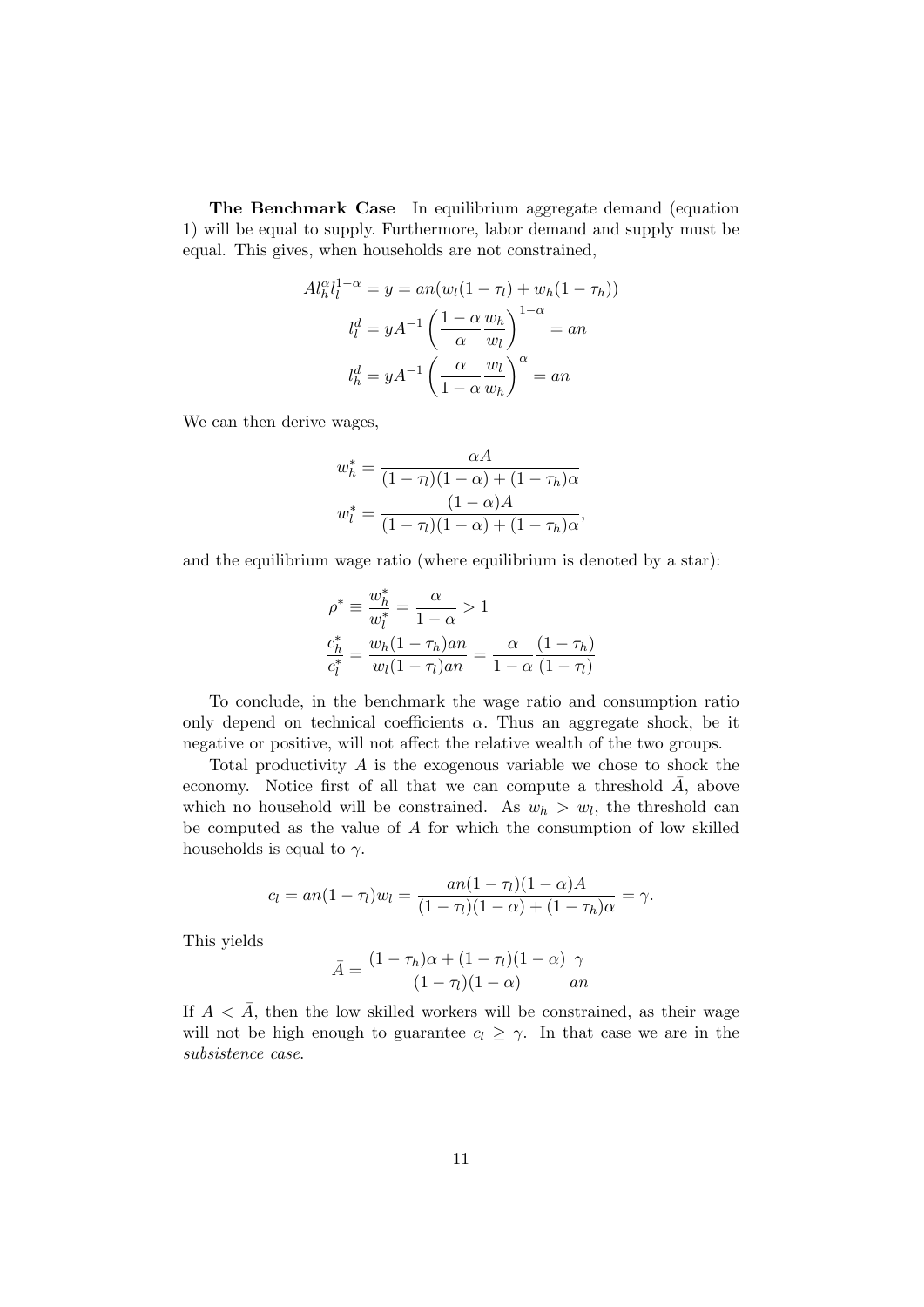**The Subsistence Case** Let us assume that  $A < \overline{A}$ . This introduces a constraint for the low skilled workers. Labor demand is still given by eq. (3), but labor supply for the low skilled households and aggregate demand now are different (see eq. 2). Equilibrium in the good market is given by

$$
c_l + c_h = \gamma + anw_h(1 - \tau_h) = y
$$

and as a consequence, the equilibrium in the two labor markets can be written as:

$$
(\gamma + anw_h(1 - \tau_h))A^{-1} \left(\frac{1 - \alpha w_h}{\alpha w_l}\right)^{1 - \alpha} = \frac{\gamma}{w_l(1 - \tau_l)}
$$

$$
(\gamma + anw_h(1 - \tau_h))A^{-1} \left(\frac{\alpha w_l}{1 - \alpha w_h}\right)^{\alpha} = an
$$

From this we can compute the wages

$$
w_h = \frac{\gamma}{(1 - \tau_l) \operatorname{an} \overline{1 - \alpha}} \tag{4a}
$$

$$
w_l = \left(\frac{Aan\left(1-\alpha\right)\left(1-\tau_l\right)}{\left(\left(1-\alpha\right)\left(1-\tau_l\right)+\alpha\left(1-\tau_h\right)\right)\gamma}\right)^{1/\alpha} \frac{\gamma}{\left(1-\tau_l\right)an} \tag{4b}
$$

Notice that now  $w_h$  does not depend on A. The wage gap  $\rho = \frac{w_h}{w_h}$  $\frac{w_h}{w_l}$  is

$$
\rho = \left(\frac{\gamma}{an}\left(1 + \frac{\alpha(1-\tau_h)}{(1-\alpha)(1-\tau_h)}\right)\right)^{1/\alpha} \frac{\alpha}{1-\alpha} A^{-1/\alpha},\tag{5}
$$

and it is negatively related to  $A$ :

$$
\frac{\partial \rho}{\partial A} = -\left(\frac{\gamma}{an}\left(1 + \frac{\alpha(1-\tau_h)}{(1-\alpha)(1-\tau_l)}\right)\right)^{1/\alpha} \frac{A^{-\frac{1+\alpha}{\alpha}}}{1-\alpha} < 0
$$

Thus, a general reduction in the productivity level (a decrease in A) will have the effect of increasing the wage spread.

Plugging the expressions for wages 4a and 4b in equations 1 and 2, and in the absence of any redistribution policy ( $\tau_l = \tau_h = 0$ ), we obtain

$$
c_h = \gamma \frac{\alpha}{1 - \alpha} \qquad l_h = an
$$
  

$$
c_l = \gamma \qquad l_l = \left(\frac{\gamma}{Aan(1 - \alpha)}\right)^{1/\alpha} an
$$

Notice that here we implicitly assume that the low skilled household has enough endowment of time, to be able to consume  $\gamma$ , i.e. that  $n - \left(\frac{\gamma}{4\alpha n}\right)^2$  $\frac{\gamma}{\tan(1-\alpha)}\Big)^{1/\alpha}$  an  $\geq$ 0. Rewriting in terms of  $A$ , then we obtain the lower bound for the overall productivity:

$$
A > \underline{A} = \frac{\gamma a^{\alpha}}{an(1 - \alpha)}
$$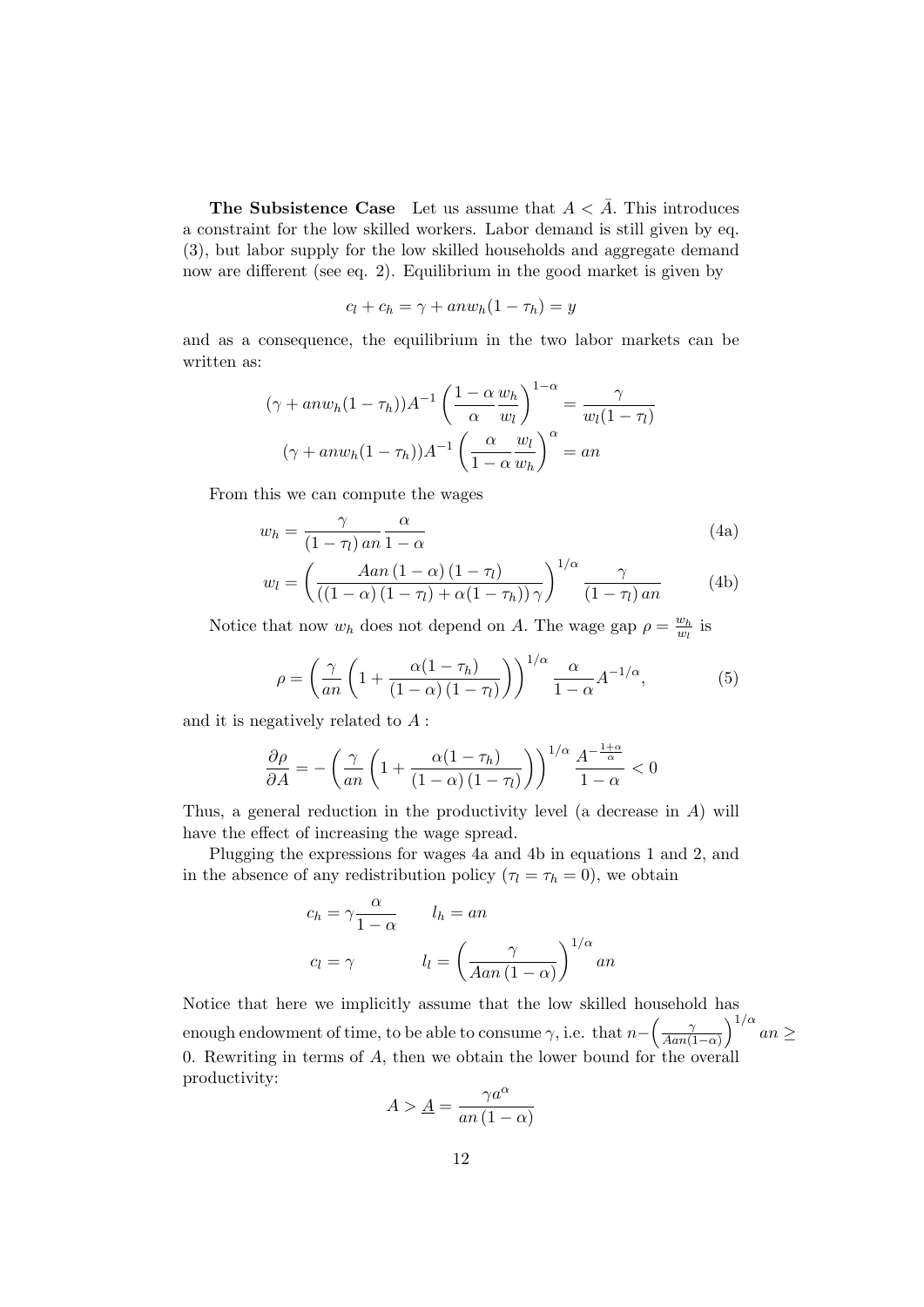With  $\tau_i = 0$ , the threshold at which the low skilled are constrained is

$$
A < \bar{A} = \frac{\gamma}{an(1-\alpha)}
$$

As a consequence, the range of A values for which low skilled households are constrained but can still consume  $\gamma$  is  $A \in [A, \overline{A}]$ . Figure (5) shows the behavior of consumption and labor supply for different values of A. The



Figure 5: Consumption (black) and labor supply (gray) for high (dashed) and low (solid) skilled households. The parameter values are  $\alpha = 0.75$ ,  $\tau_i = 0, a = 0.35, n = 4, \gamma = 5.$ 

high skilled household supplies a constant amount of labor (dashed gray line), while below  $\overline{A}$  the low skilled is forced to supply more. Notice finally that the constraints on the low skilled force him to consume  $c_l = \gamma$ , but also affect the high skilled (black dashed and solid lines respectively)

We also compute aggregate welfare, defined as the sum of the two household's utilities (the representative firm does not make any profits). Absent government intervention ( $\tau_i = 0$ ), welfare is

$$
U_{\tau=0} = a \ln(\gamma) + a \ln\left(\frac{\gamma \alpha}{1-\alpha}\right) + (1-a) \ln(n - \left(\frac{\gamma}{Aan(1-\alpha)}\right)^{1/\alpha}an) + (1-a) \ln(n-an)
$$
\n(6)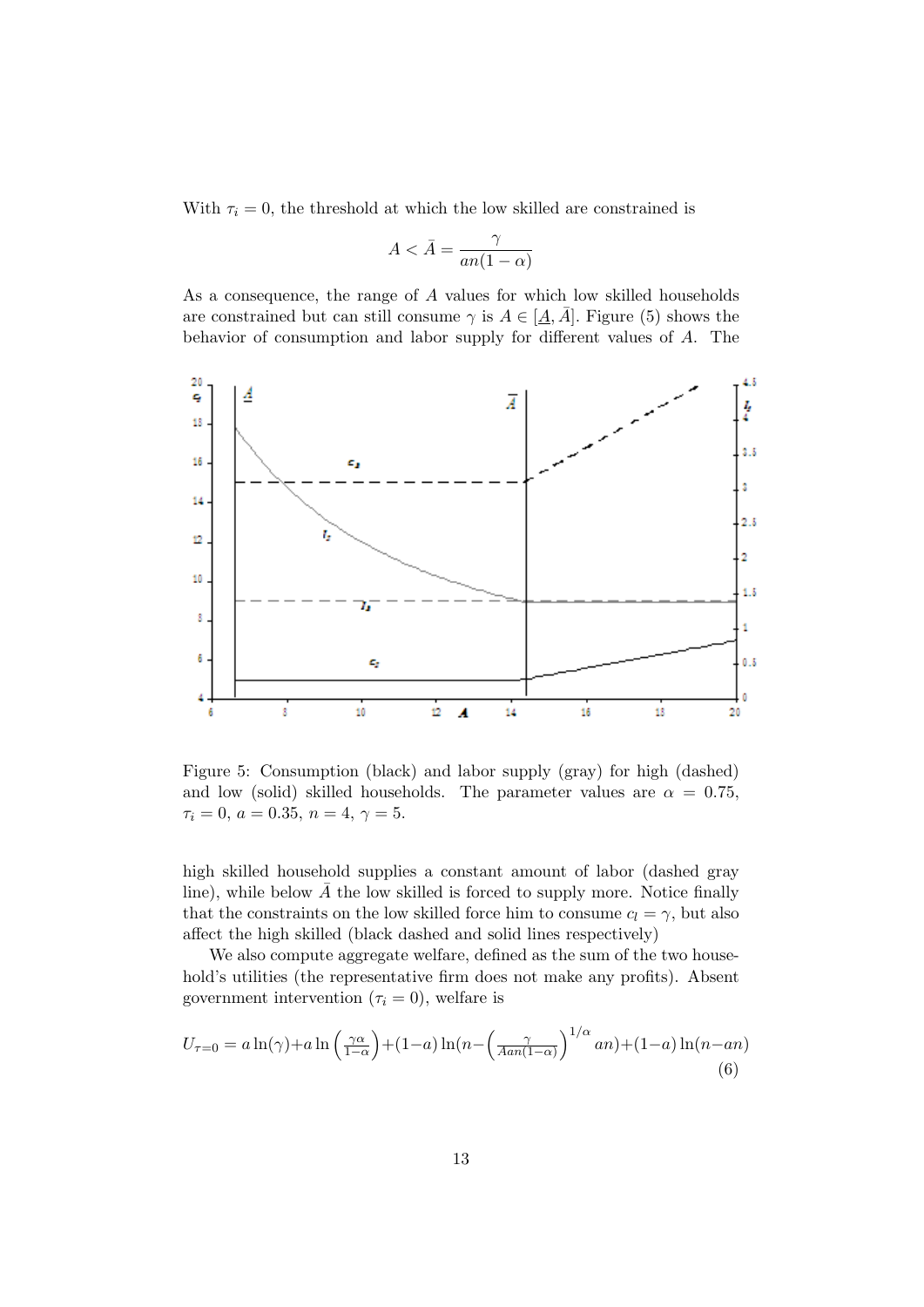#### 3.1 Tax Policy and Welfare

Assume, for the sake of simplicity, that the government has no other role in the economy than redistribution, implying that the pre-crisis level of taxation is  $\tau_{l,t-1} = \tau_{h,t-1} = 0$ . (we add a subscript t because taxation changes from before to after the crisis). We also assume that the government faces a balanced budget constraint.

The government objective is to restore, through taxation, the pre-crisis wage gap  $\rho^* = \alpha/(1-\alpha)$ , i.e., it sets solves

$$
\rho = \left(\frac{\gamma}{anA} \left(1 + \frac{\alpha (1 - \tau_{h,t})}{(1 - \alpha) (1 - \tau_{l,t})}\right)\right)^{1/\alpha} \frac{\alpha}{1 - \alpha} = \frac{\alpha}{1 - \alpha} = \rho^*
$$
  

$$
w_{l,t-1} l_{l,t} \tau_{l,t-1} + w_{h,t-1} l_{h,t-1} \tau_{h,t-1} = w_{l,t} l_{l,t} \tau_{l,t} + w_{h,t} l_{h,t} \tau_{h,t} = 0
$$

From the first equation, we have

$$
\frac{\gamma}{anA}\left(1+\frac{\alpha(1-\tau_{h,t})}{(1-\alpha)(1-\tau_{l,t})}\right)=1
$$

while from the second, substituting, we have

$$
w_{l,t} \left(\frac{1-\alpha}{\alpha} \frac{w_{h,t}}{w_{l,t}}\right)^{1-\alpha} \tau_{l,t} = -w_{h,t} \left(\frac{\alpha}{1-\alpha} \frac{w_{l,t}}{w_{h,t}}\right)^{\alpha} \tau_{h,t}
$$

$$
\Rightarrow (1-\alpha) \tau_{l,t} = -\alpha \tau_{h,t}
$$

Thus, we can compute the tax rates that bring the wage gap  $\rho$  to its pre-crisis level

$$
\tau_{h,t} = \frac{\gamma - (1 - \alpha)anA}{\alpha a n A}
$$

$$
\tau_{l,t} = -\frac{\gamma - (1 - \alpha)anA}{(1 - \alpha)anA},
$$

and the corresponding consumption levels:

$$
c_l = \gamma \qquad c_h = anA - \gamma
$$
  

$$
l_l = l_h = an.
$$

Thus, the after subsidies wage for the low skilled household is precisely what is needed to make it supply the amount of labor it would in absence of constraints.  $U_{\tau\neq0}$  denotes aggregate welfare in the case of government intervention:

$$
U_{\tau \neq 0} = a \ln(\gamma) + a \ln(anA - \gamma) + 2(1 - a) \ln(n - an)
$$
 (7)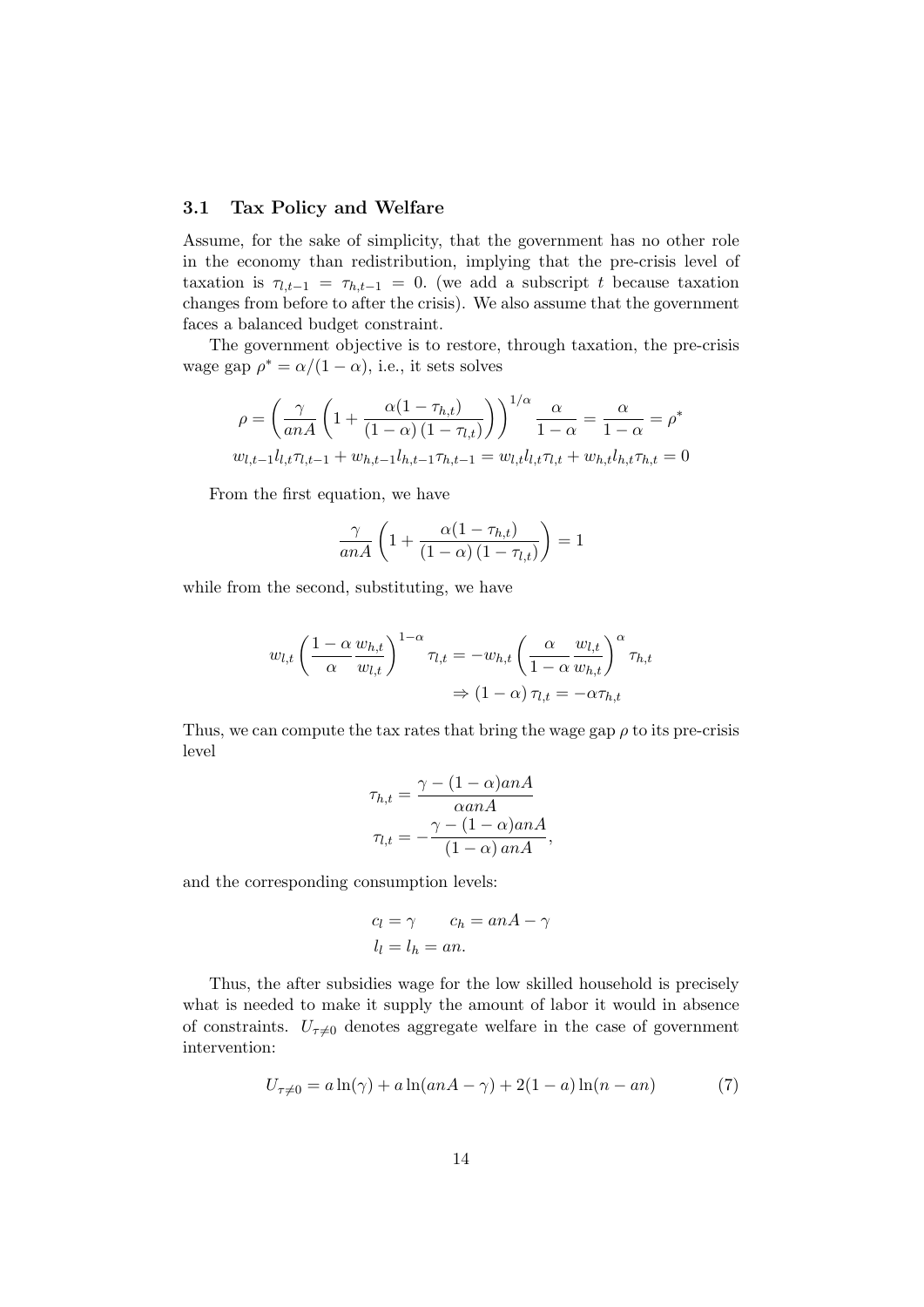We can then compute the change in aggregate welfare with government intervention as

$$
\Omega = U_{\tau \neq 0} - U_{\tau = 0}
$$
  
=  $a \ln(anA - \gamma) + (1 - a) \ln(n(1 - a)) -$   
 $- a \ln\left(\frac{\gamma \alpha}{1 - \alpha}\right) - (1 - a) \ln\left(n - \left(\frac{\gamma}{Aan(1 - \alpha)}\right)^{1/\alpha}an\right)$ 

When we impose taxation we have an increase in welfare for the low skilled household (because it works less), but a decrease in welfare for the high skilled (because for the same amount of work, it consumes less). The following proposition states that in a neighborhood of  $\overline{A}$  the net effect is positive,  $(\Omega = U_{\tau \neq 0} - U_{\tau=0} > 0)$ , so that imposing taxes and subsidies, even if distortionary, allows an overall increase in welfare.

**Proposition 1** The welfare with taxation is larger  $(U_{\tau\neq0}-U_{\tau=0}>0)$  in a neighborhood of  $\bar{A}$ 

**Proof.** First, remark that:  $U_{\tau\neq0}-U_{\tau=0}|_{A=\bar{A}}=0$ . This is of course true, because at  $A = \overline{A}$  the subsidy is zero. Then, compute  $\frac{\partial \Omega}{\partial A}$ 

$$
\frac{\partial \Omega}{\partial A} = \frac{\partial (a \ln(anA - \gamma))}{\partial A} - \frac{\partial ((1 - a) \ln(n - (Aan)^{-1/\alpha}(1 - \alpha)^{-1/\alpha}\gamma^{1/\alpha}an))}{\partial A}
$$

$$
= \frac{a^2n}{Aan - \gamma} + \frac{(1 - \alpha)^{-1/\alpha}\gamma^{1/\alpha}a(1 - a)}{A\alpha((1 - \alpha)^{-1/\alpha}\gamma^{1/\alpha}a - (Aan)^{1/\alpha})}
$$

If we evaluate it at  $A = \overline{A}$ , we have

$$
\left. \frac{\partial \Omega}{\partial A} \right|_{A = \bar{A}} = a^2 \frac{n(1 - \alpha)}{\alpha \gamma} - a^2 \frac{n(1 - \alpha)}{\alpha \gamma} = 0
$$

Thus we know that  $A = \overline{A}$  is a local extreme. We can then take the second derivative:

$$
\frac{\partial^2 \Omega}{\partial A^2} = \frac{\partial \left(\frac{a^2 n}{A a n - \gamma}\right)}{\partial A} + \frac{\partial \left(\frac{X(1-a)}{A \alpha (X - (A a n)^{1/\alpha})}\right)}{\partial A}
$$

where  $X = (1 - \alpha)^{-1/\alpha} \gamma^{1/\alpha} a$  collects some terms not depending on A. If we evaluate it at  $A = \overline{A}$ , we find

$$
\left.\frac{\partial^2 \Omega}{\partial A^2}\right|_{A=\bar{A}}=\frac{a^3n^2\left(\alpha-1\right)^2\left(a+\alpha(1-a)\right)}{\alpha^2\gamma^2\left(1-a\right)}>0
$$

which implies that  $\bar{A}$  is a minimum, and that  $\Omega = U_{\tau=0} - U_{\tau=0} > 0$  in its neighborhood. ■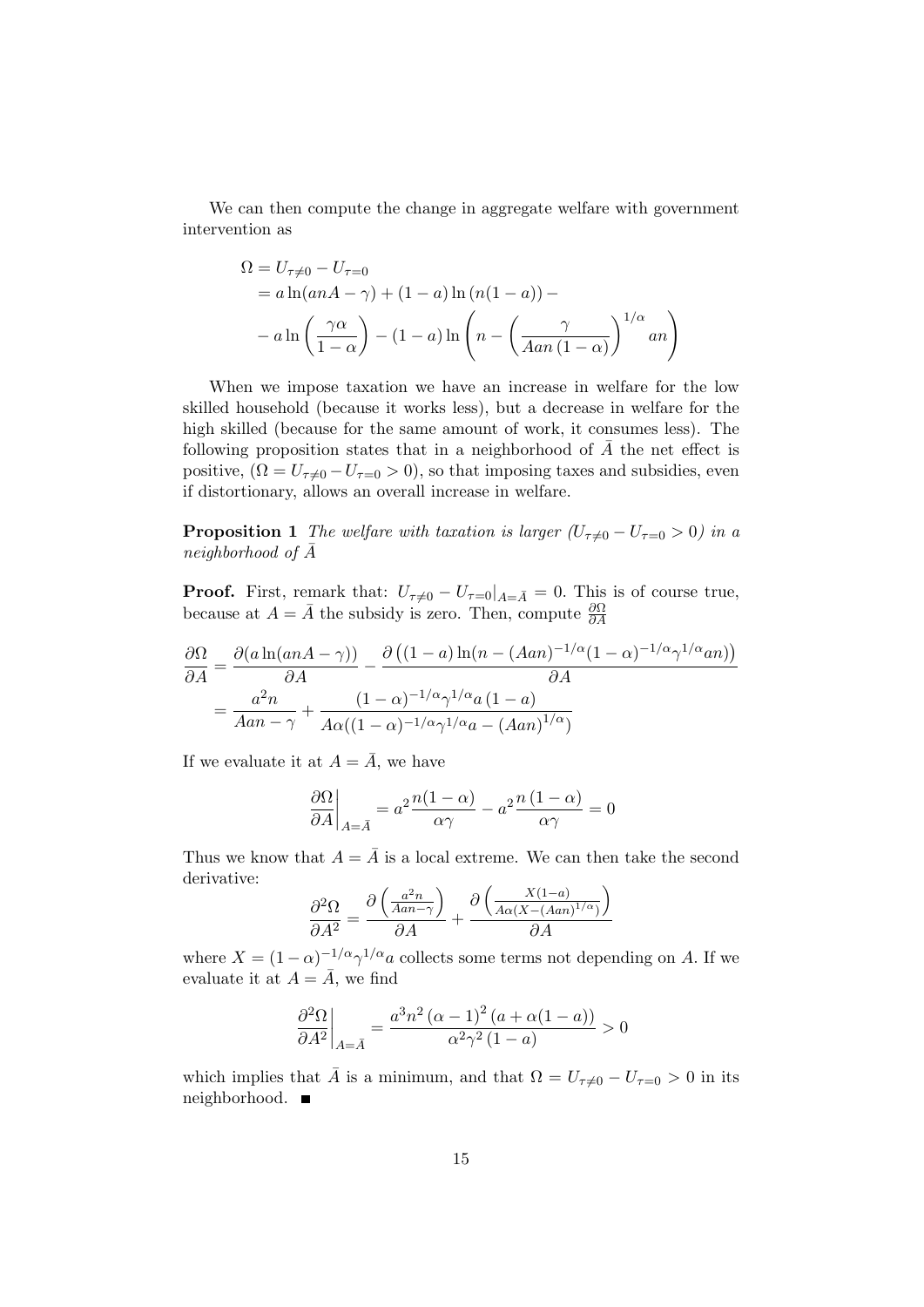In our model, the minimum consumption constraint modifies labor supply decision of low-skilled household, resulting in additional labor inflows to labor market. The added worker (labor) effect leads to a countercyclical wage gap (eq. 5). This is simply a result of asymmetric effects of productivity shocks (falling below the threshold  $A$ ) over the labor-consumption decisions of unskilled and skilled workers. The change of the wage gap is thus temporary, and as the economy starts to recover, it returns to its pre-crisis level.

Starting from the mid-year 2003 up to the end of 2004, we see that the added workers left the labor market (figure 3). After 2004 we observe strong employment growth for all education levels. It has to be noted in conjunction that real wages started to recover (though slowly) by 2004. In accordance with the implications of the model, we observe a countercyclical wage gap in Turkey. Using the education level as a proxy for skill, we grouped female wage earners with respect to their educational attainment. In order to be consistent with the educational split for participation rates, we calculated average hourly wages for urban male and female workers for 3 different education level. Table 1 shows average hourly wages and wage ratios among these sub-groups. Compared to the year 2002, when there is strong added worker effect, the wage gap among different skill levels has narrowed in the post-crisis period. This is true for all sub-groups and it implies that the twin-crisis in 2001 has produced asymmetric effects on the wage formation of different skill groups.

#### 4 The Empirical Model

The theoretical model described above assumes the participation decision to be a household decision which can be regarded as a reallocation of marketable labor. However, the participation decision is in fact twofold. It can either be considered as an individual choice, more or less strictly related to individual human capital, or as a collective choice, resulting from the division of labor within the household. The family characteristics such as family income and composition or the labor market status and job earnings of family members are important factors in the participation decision of married women. The individual human capital determines the wage level in the labor market. Family related factors complement the participation decision along with a change in the marketable work sharing inside the household. The empirical model must take into account both the individual and household determinants of labor force participation decisions.

We use the same methodology used in Başlevent and Onaran (2003) which estimates a bivariate choice model of married couples to analyze the added worker effect in 1988 and 1994. Instead of focusing solely on the labor market participation of married women, we prefer to use a bivariate probit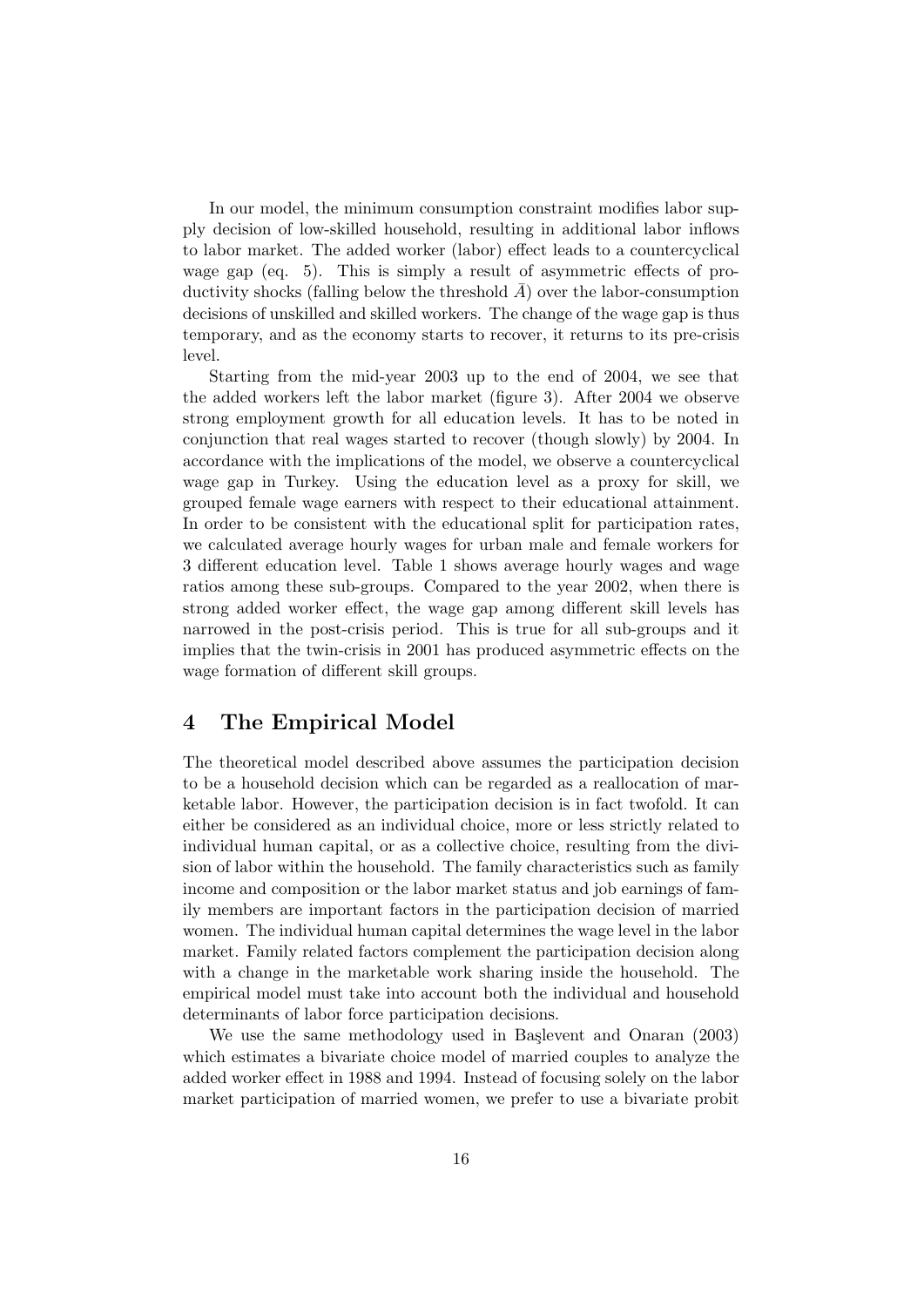model which helps capturing the collective response of the household. One of the outcome equations estimates the employment status of the husband taking the value of 1 if he is employed and 0 when he is unemployed. The other equation estimates the participation of the spouse taking the value of 1 if she participates, 0 when she is does not. The statistically significant correlation between these two equations shows that the labor market decisions of married couples are correlated and thus reflects the collective labor sharing within the household. If the correlation coefficient is negative and statistically significant, the model implies that households receiving negative employment shocks do reallocate their collective labor supply in order to mitigate the negative effect. The inactive wife will enter into the labor market if the household suffers from a serious income loss resulting from unemployment of the husband. In this sense, the model only partially captures the added worker effect, as it does overlooks wage cuts, and/or cases in which the household is not dependent only on the wage-income but rather have a composition of non-labor earnings. We do not a have a panel data which will enable to capture the wage cuts of husbands during the 2001- 2002 period. Nevertheless, we can include the non-labor earnings that will, among other things, serve as cushion vis-a-vis an idiosyncratic shock in the absence of unemployment benefits. For the estimation of the bivariate model we used the Household Budget Surveys conducted by TURKSTAT between 2002 and 2008, even if we only report the data for the post-crisis period (2002-2005). The budget surveys include, beside labor market status of couples, the annual non-wage income of the households which can provide control variables at least for one of the important caveats of the bivariate model. The sample we retained only includes the married couples with wives aging between 24-49 and husbands aging between 24-54. Non-participant husbands are excluded from the sample since their inclusion may cause misspecifications related to early retirement and various other reasons. The two equation binary choice model relating the employment status of the husband ( denoted by  $e_1 = 1$  if employed, zero if not) and the participation of the wife (denoted by  $p_2 = 1$  if she participates, zero if she does not) can be written as

$$
e_1^* = \beta_1' \mathbf{x}_c + \gamma_1' \mathbf{x}_m + \mu_1 \text{ with } e_1 = 1 \quad \text{if } e_1^* > 0, \text{ 0 otherwise,}
$$
\n
$$
p_2^* = \beta_2' \mathbf{x}_c + \gamma_2' \mathbf{x}_m + \mu_2 \text{ with } p_2 = 1 \quad \text{if } p_2^* > 0, \text{ 0 otherwise,}
$$

where  $e_1^*$  and  $p_2^*$  are the latent variables of the two outcome equations and where the  $\mu$ s are zero mean random disturbances jointly normally distributed, with the correlation coefficient denoted by  $\rho$ . The non-observable part of the collective decision may be explained through the residual covariance structure. A residual covariance significantly different from zero may serve as an indicator of unobserved dependency between the two labor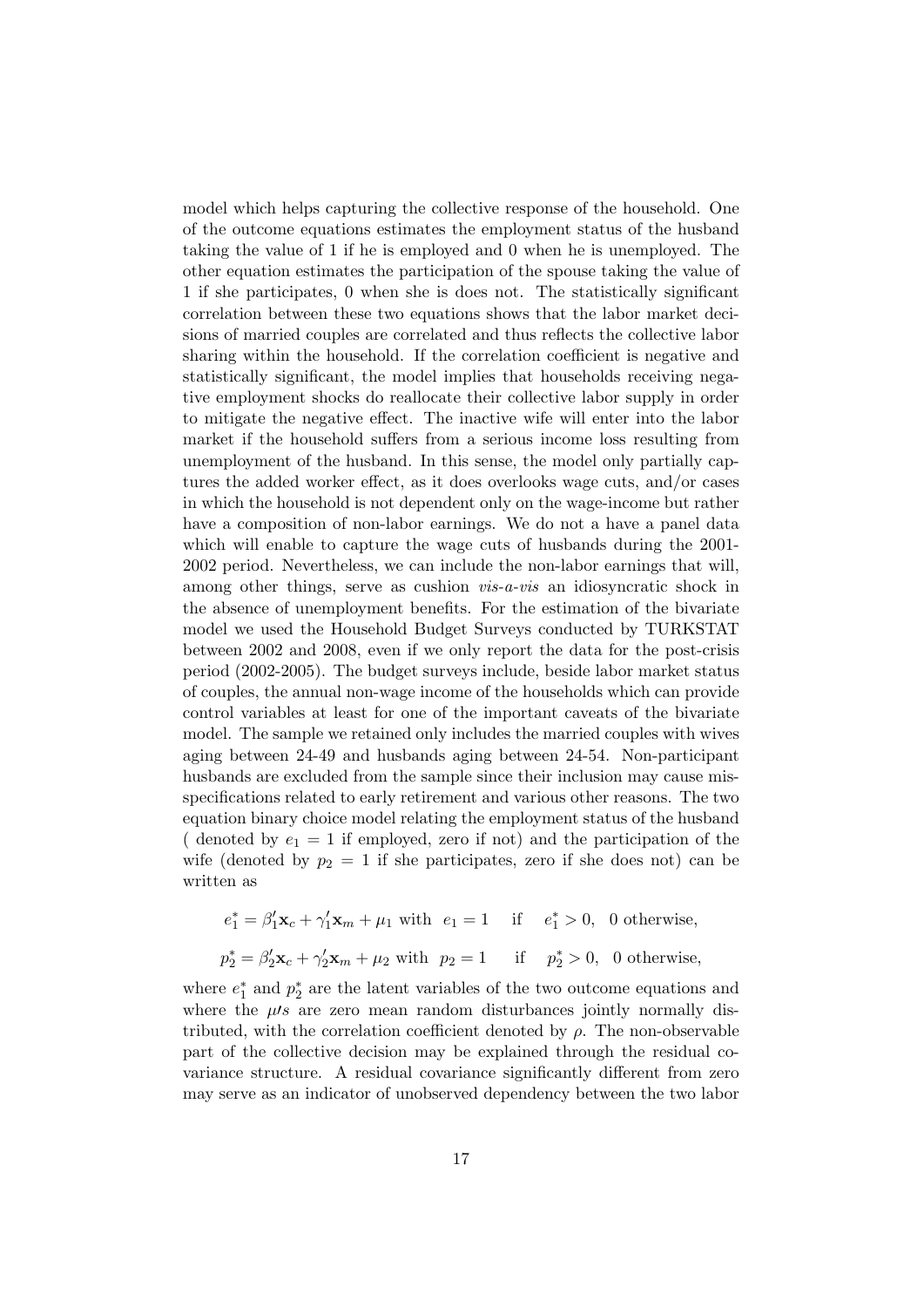market statuses of the household. In other words, if  $\rho$  is significantly different from zero, then the two labor market responses depend on the common unobserved disturbance, and the likeliness of the husband being employed is correlated with the likeliness of the wife being participant. The added worker effect would require the correlation, i.e.  $\rho$ , to be negative and significant: the job loss of husbands needs to be correlated with the increased participation of wives. Notice that this empirical model only allows to capture the endogeneity of these two responses, without expliciting any direction of causality. To establish such a link, we would have to better relate the timing of the job loss and participation decisions, something that the nature of the sample does not allow<sup>11</sup>.

 $x_c$  is the vector of common covariates of the household, that contains for husband and wife respectively, age, a no schooling dummy, primary education level, secondary education level,tertiary education level; furthermore, for the household as a whole  $x_c$  contains the number of children of age less than 2, between 2 and 5, and between 6 and 15 respectively. We have four model specifications, each including the common covariates of  $x_c$  but differing according to the inclusion of non-wage income of the household (in the vector  $\mathbf{x}_m$ ). The content of  $\mathbf{x}_m$  for the different models is summarized in table 2. Model 1 excludes the non-wage income whereas models 2, 3 and 4 include non-wage income with different combinations. Model 2 includes the pooled non-wage income of the couple, to address the wealth level effect of the household in line with the unitary family (collective) model of the household. Unitary models assume that resources are pooled within the household and the choice of couples related to labor sharing depends on prices, wages and total wealth. In contrast to collective decision models, some models assume that individual labor supply behavior of couples is differentially affected by their own sources of income, (Lundberg and Pollak 1994; Blau and Kahn 2007). We include the non-wage incomes separately to capture what is known in the literature as the bargaining effect within the household (model 3). If both are significant in the participation equation, this means that the secondary member (the wife) has some bargaining power with respect to labor sharing within the household. In our set-up, the bargaining pattern (in model 3) does not totally rule out the unitary model but it complements the unitary model by expliciting the effect of the bargaining power of spouses on the collective decision, since the idiosyncratic shock is absorbed in a collective manner (the case where correlation coefficient  $\rho$  is negative and significant). Finally, we suppose that the *wage-dependency ef*fect can be captured with a dummy variable that takes the value of 1 if the household has a positive non-wage income and takes 0 if it does not receive any non-wage income (model 4). The wage-dependency effect is the most

<sup>11</sup>We would need at least quarterly (if not monthly) surveys, and the possibility of tracking individual households over time.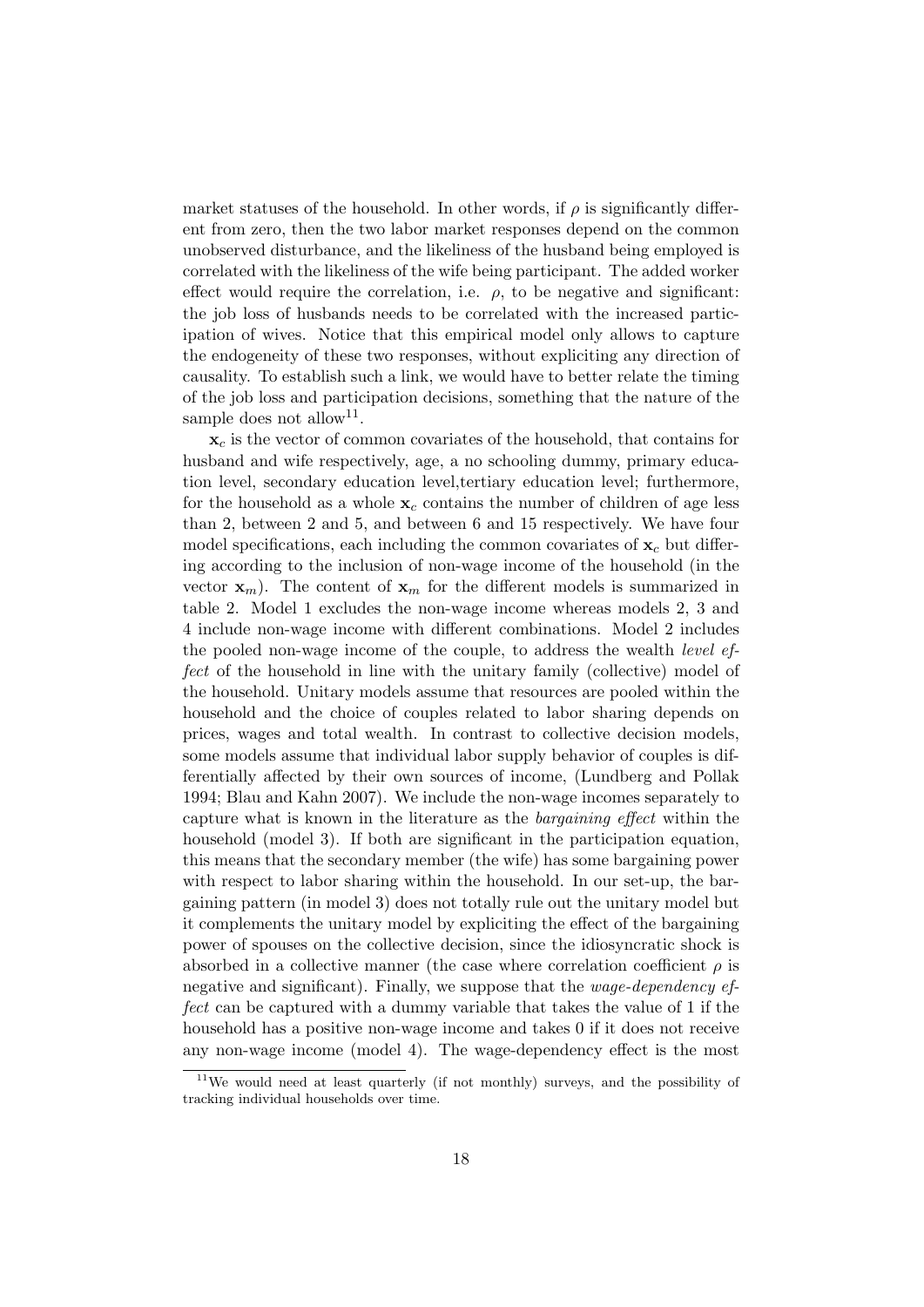relevant to our theoretical model. Table 3 shows the summary statistics of the data used for the estimations.

#### 4.1 Results

Table 4 reports the results of our estimation. We have several relevant results, consistent with the predictions of the theoretical model. The main result is that the correlation coefficient  $\rho$  is negative and significant for the post-crisis period 2002-2004. This reveals that the labor market outcomes of married couples are related and that participation is the result of a collective decision within the household. The correlation coefficient  $\rho$  turns insignificant in 2005, implying that the effect of the crisis is over by then and shocks at the household level are absorbed by other means than buffer labor supply. The negative sign of the correlation coefficient between 2002 and 2004 is robust, as it remains significant under various model specifications.

A second result of the estimation is that the participation decision of wives is positively related to their own non-wage income and negatively linked to non-wage income of their partners<sup>12</sup>. This finding is evidence in support of a bargaining effect on the collective decision within the household, in the sense that the dependency of participation decisions of wives from husband unemployment is conditional on the their own non-wage income. Finally, household non-wage income does affect the participation decision of wives. This happens through two channels: if wage-income is the sole income source of the husband, the negative shock in the employment status of husband increases the probability of the wives to participate. In model 4, the dummy variable taking the value of one in presence of non-wage income (for either wife or husband or both) can be interpreted in this vein. In the post-crisis years 2002-2003, this dummy variable is negative and significant for the wives. It means that for the households in which husbands have no non-wage income (or whose only income source is paid jobs) some kind of added worker effect (or increased labor supply) is in play. In other words, the dependency to wage income for husbands increases the likeliness of wives to participate, but just for the post-crisis years 2002-2003. For other years, this effect is positive and it turns to be insignificant for the year 2005. The other factors which are mostly related to household composition have the expected signs, already highlighted by other studies (see Baslevent and Onaran, 2003; Tunali and Baslevent, 2006). The estimations show that as the number of children attending school decreases, it becomes more likely that female members of the household to participate into labor market. This supports the claim that the poor child care facilities contribute to keep

<sup>12</sup>We do not compute marginal effects, because we are not interested in the relative contribution of the different explanatory variables, but rather on their sign, and above all, in the sign of coefficient  $\rho$ .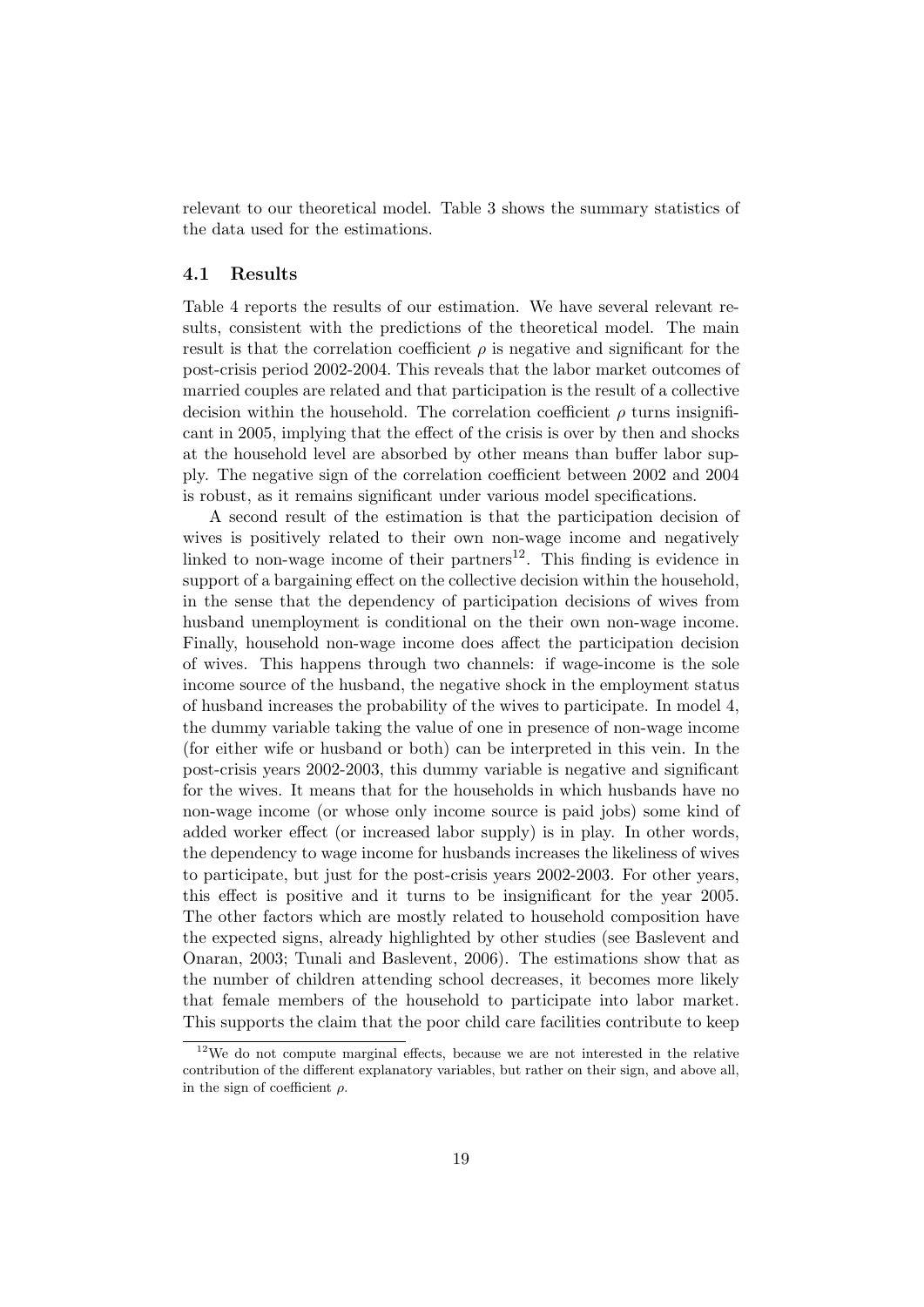women out of the labor market<sup>13</sup>.

We can summarize our major empirical findings relevant to the theoretical model. Firstly, the effect of 2001 crisis has lasted until 2005 and has affected the labor market outcomes of the households who received a negative employment shock. The dependency on husband's wage-income increases the likeliness of wives to participate as a buffer labor supply in the presence of job losses. This dependency effect is significant and positive for the years 2002 and 2003. By the year 2005, the coefficient of correlation is still negative but it turns to be insignificant. This confirms that the added worker effect is a typical crisis phenomenon.

#### 5 Conclusion

This paper analyzed the behavior of labor markets in situation of crisis. The supply side of labor markets can be an important aspect in explaining aggregate employment patterns. We investigated the effects of minimum consumption constraints over labor supply decisions of low-skilled workers when a severe negative shock hits the economy. Within the context of a very simple static general equilibrium model, the minimum consumption constraint modifies labor supply decisions of unskilled households triggering the well-known added worker effect. Additional inflows of low-skilled (female) workers in to the labor market lead to asymmetric effects on equilibrium wages producing a countercyclical wage gap, and a welfare loss for unskilled households. We tried to compare the results of the model with an empirical analysis of the factors affecting the participation of new entrants in the labor market between 2000 and 2006. Factors like job-loss and income-loss both heavily increase the likeliness of an additional worker in the household. Household attributes in the estimations capture the interaction between labor market decisions and the socio-economic environment.

The crisis that unfolds while we write is likely to yield similar outcomes. Figure 6, inspired by Eichengreen, and O'Rourke (2009), compares the unfolding of the 2001 twin crisis and of the 2008 global crisis. Taking the peak as equal to 100 (November 2000 and May 2008 for the two crises respectively, meaning that the end period is December 2002 and August 2010), it compares a set of key indicators to assess the relative severity of the two crises. The picture that emerges from the figure is rather clear. The early stages of the crisis were more severe in 2008 than in 2001. While less sudden, the drop in industrial production has been more pronounced in the first half of 2009 than it was in 2001-2002; the same can be said for the increase of unemployment (for which comparisons can be carried out only with quarterly data), while the stock market correction was similar in the

<sup>&</sup>lt;sup>13</sup>There is a vast literature on child-care costs and female labor participation; see Blau and Robins (1988), and for Turkey World Bank (2006).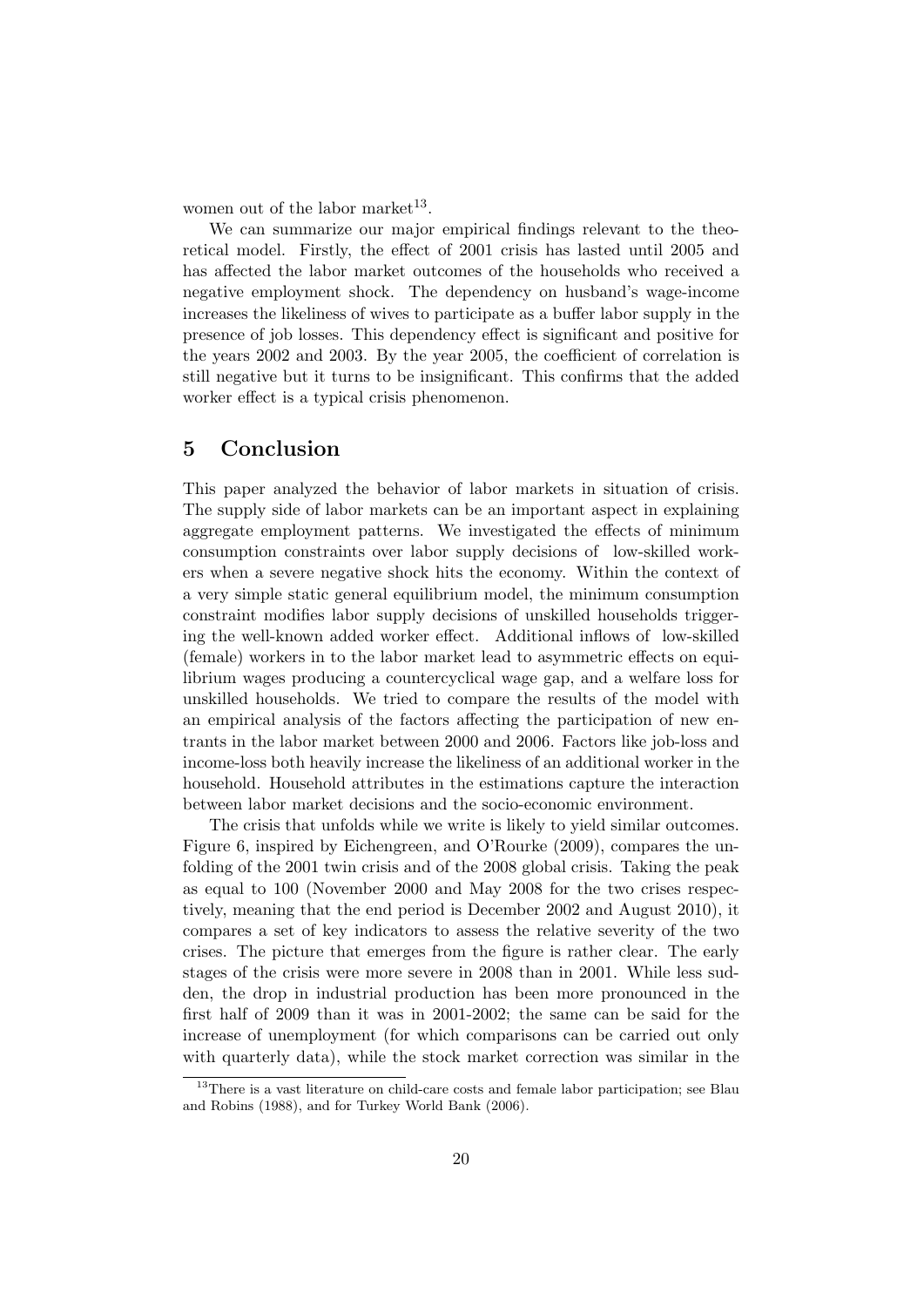

Figure 6: Comparison of the 2001 twin crisis (gray; peak: November 2000) with the 2008 global crisis (black; peak: May 2008). Our calculations

two cases. The peculiar (exchange rate) nature of the 2001 crisis emerges from the third quadrant, showing a much more marked depreciation than it is the case today. That depreciation allowed Turkey to export its way out of a crisis that remained substantially local. Today, in the context of a global crisis, exports are stagnating. In the second part of the period there is convergence in the data, with industrial production that remains nevertheless more volatile now than it was in 2002. The only major differences pertain to the exchange rate, that remains stable today (also thanks to the weakness of the dollar), and to the stock market, that sees a spectacular increase than we did not observe in 2002. To conclude, also considering the international environment and the tensions in the exchange rate markets, we can safely forecast a long and severe crisis today, at least of the same magnitude than we saw in 2001. The effects of the crisis on unemployment will also likely be extremely severe (also considering that we started in 2008 with a much higher unemployment rate than in 2001). Therefore, we can forecast an increased pressure on the poorest household to increase their supply of labor in the attempt to sustain their revenues.

As our model shows, albeit in a very simplified setting, appropriate government intervention, in the form of redistributive taxation, can reduce the impact of negative aggregate shocks, and improve aggregate welfare. Today, even more than in 2001, wage taxation becomes an instrument for social risk sharing, preventing the heavy burden of economic crisis to fall disproportionately on the shoulders of less qualified households.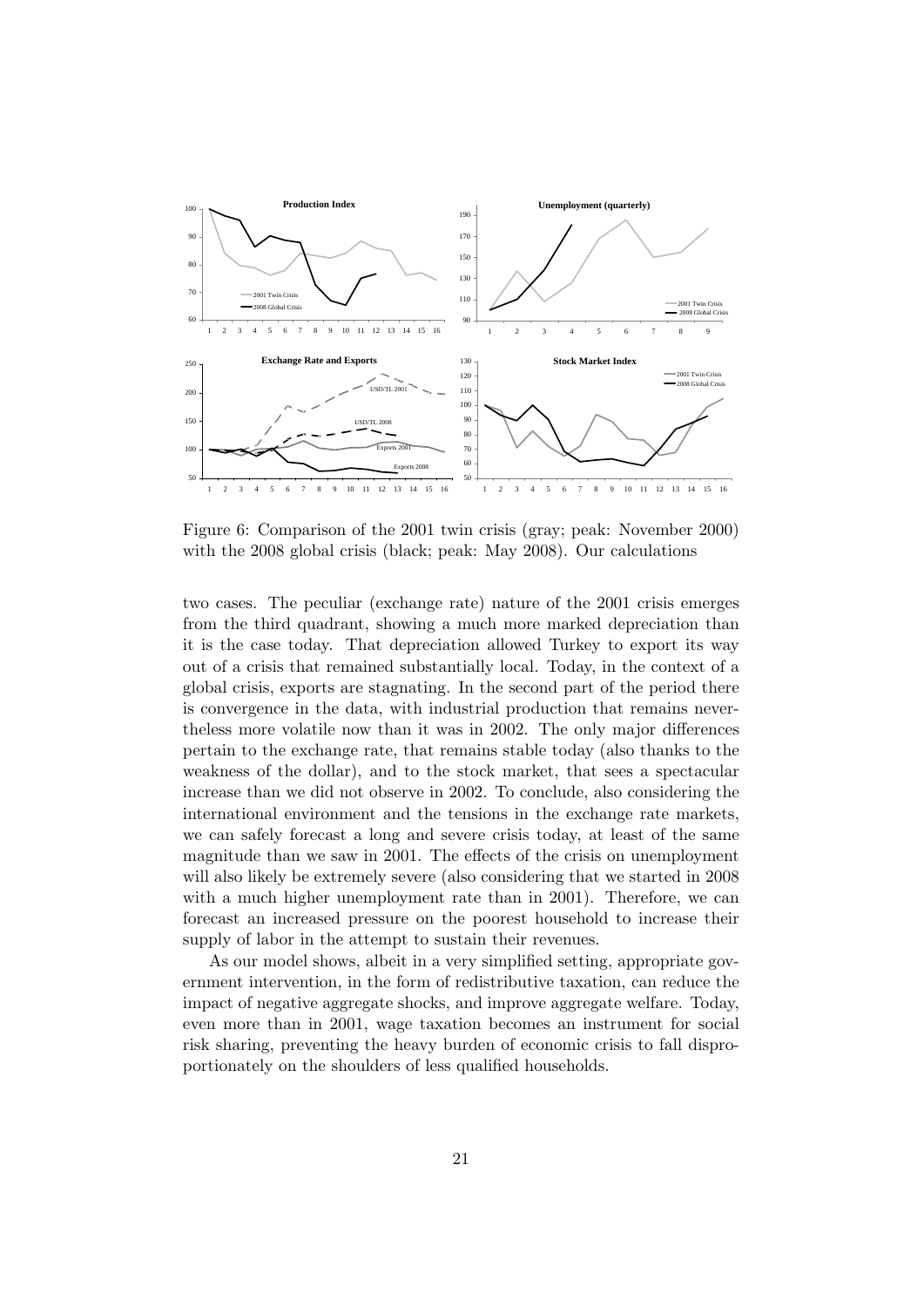|                                                                                      | Table 1: Urban Wage Structure by Gender and Education Level in Turkey (Hourly Wages) |                  | Women                 |                        |                                             |                                             |                  | Men                  |                                             |                            |
|--------------------------------------------------------------------------------------|--------------------------------------------------------------------------------------|------------------|-----------------------|------------------------|---------------------------------------------|---------------------------------------------|------------------|----------------------|---------------------------------------------|----------------------------|
| Years                                                                                | 2002                                                                                 | 2003             | 2004                  | 2005                   | 2006                                        | 2002                                        | 2003             | 2004                 | 2005                                        | 2006                       |
| Wage Earners<br>$Primary^*(P)$                                                       | 1026330                                                                              | 980320           | 1076072               | 1160752                | 1202689                                     | 5405774                                     | 5355319          | 5757634              | 5968915                                     | 6069814                    |
| Median Wage<br>Av. Wage                                                              | $0.67\,$<br>0.60                                                                     | $0.86\,$<br>0.83 | $1.08\,$              | $1.19\,$<br>1.10       | 1.25<br>$1.30\,$                            | 0.95<br>0.75                                | 1.15<br>1.04     | $1.25\,$<br>$1.40\,$ | $1.52\,$<br>1.41                            | $1.68\,$<br>1.59           |
| Secondary (S)                                                                        |                                                                                      |                  |                       |                        |                                             |                                             |                  |                      |                                             |                            |
| Wage Earners                                                                         | 607745                                                                               | 611639           | 618518                | 639265                 | 698543                                      | 2229510                                     | 2349264          | 2444582              | 2618542                                     | 2722506                    |
| Av. Wage                                                                             | $1.64\,$                                                                             | 2.21             | 2.37                  | 2.58                   | $2.84\,$                                    | 1.72                                        | 2.00             | 2.28                 | 2.43                                        | 2.70                       |
| Median Wage                                                                          | 1.25                                                                                 | 1.50             | 1.9                   | 2.08                   | 2.34                                        | 1.25                                        | 1.54             | 1.82                 | $1.99\,$                                    | 2.19                       |
| Tertiary (T)                                                                         |                                                                                      |                  |                       |                        |                                             |                                             |                  |                      |                                             |                            |
| Wage Earners                                                                         | 625997                                                                               | 663279           | 622464                | 716498                 | 801831                                      | 187623                                      | 1301217          | 1282315              | 1418716                                     | 1540372                    |
| Av. Wage                                                                             | $3.61\,$                                                                             | 4.41             | 4.58                  | 5.26                   | $6.02\,$                                    | 3.80                                        | 4.49             | 4.18                 | 4.99                                        | 5.74                       |
| Median Wage                                                                          | 3.13                                                                                 | 3.90             | 4.375                 | 4.93                   | 5.36                                        | 3.13                                        | 3.98             | 4.14                 | 4.69                                        | 5.21                       |
| Wage Gap (Average)                                                                   |                                                                                      |                  |                       |                        |                                             |                                             |                  |                      |                                             |                            |
| $W$ age Gap (Average)                                                                |                                                                                      |                  |                       |                        |                                             |                                             |                  |                      |                                             |                            |
|                                                                                      | 2.45                                                                                 |                  |                       |                        |                                             | $1.82\,$                                    | 1.75             |                      |                                             |                            |
| S/P<br>T/P<br>T/S                                                                    | 5.37                                                                                 | $2.58$<br>$5.14$ | $2.19$<br>4.24        | $2.18$<br>4.44<br>2.04 | $2.18$<br>$4.62$<br>$2.12$                  | $4.01\,$                                    | $3.92$<br>$2.24$ | $1.63\phantom{}2.99$ | $\begin{array}{c} 1.60 \\ 3.28 \end{array}$ | $1.61$<br>$3.41$<br>$2.12$ |
|                                                                                      | 2.20                                                                                 | 1.99             | 1.93                  |                        |                                             | 2.20                                        |                  | 1.84                 | 2.05                                        |                            |
| Wage Gap (Median)                                                                    |                                                                                      |                  |                       |                        |                                             |                                             |                  |                      |                                             |                            |
| S/P                                                                                  | 2.08                                                                                 | $1.80\,$         |                       |                        |                                             |                                             | $1.48\,$         |                      | 1.41                                        | 1.38                       |
| $\rm T/P$                                                                            | 5.19                                                                                 | $4.68$           | $1.90\phantom{0}4.38$ | $1.90$<br>$4.49$       | $\begin{array}{c} 1.88 \\ 4.29 \end{array}$ | $\begin{array}{c} 1.68 \\ 4.19 \end{array}$ | $3.82$<br>$2.59$ | $1.46\phantom{}$     | 3.33                                        | 3.28                       |
| $\Gamma/S$                                                                           | 2.50                                                                                 | 2.60             | 2.30                  | 2.37                   | 2.29                                        | 2.50                                        |                  | 2.27                 | 2.35                                        | 2.38                       |
| * Primary Education level includes all less than Secondary Level<br>Source: TURKSTAT |                                                                                      |                  |                       |                        |                                             |                                             |                  |                      |                                             |                            |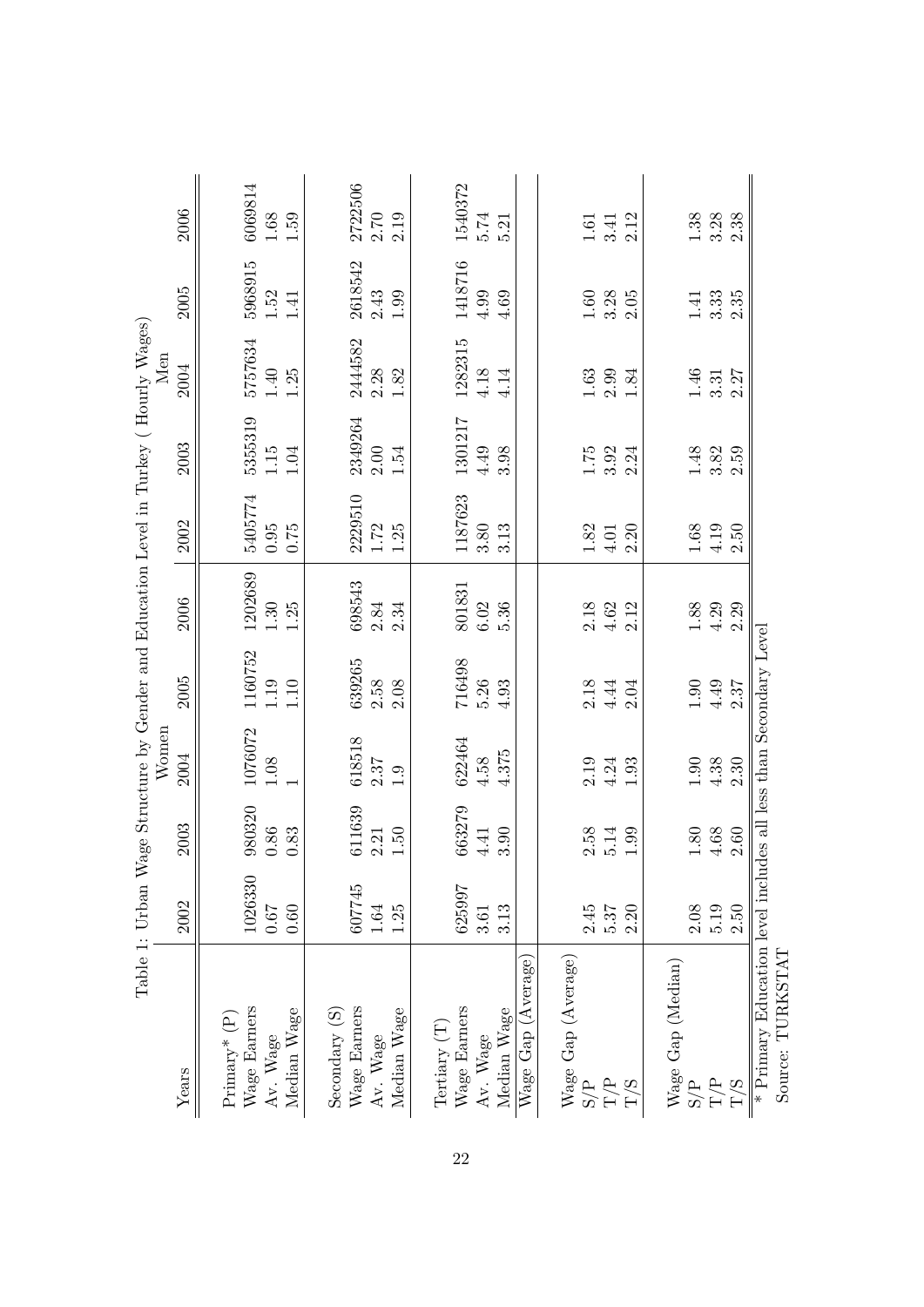|         |          |          |          | Lable 2. Content of the vector $\mathbf{A}_m$ in the 4 emphetical models |              |
|---------|----------|----------|----------|--------------------------------------------------------------------------|--------------|
|         | Pooled   | Husband  | Wife     | Husband                                                                  | Wife         |
|         | non-wage | non-wage | non-wage | non-wage                                                                 | non-wage     |
|         | income   | income   | income   | income dummy                                                             | income dummy |
| Model 1 |          |          |          |                                                                          |              |
| Model 2 | X        |          |          |                                                                          |              |
| Model 3 |          | X        | х        |                                                                          |              |
| Model 4 |          |          |          | х                                                                        | х            |

Table 2: Content of the vector  $\mathbf{x}_m$  in the 4 empirical models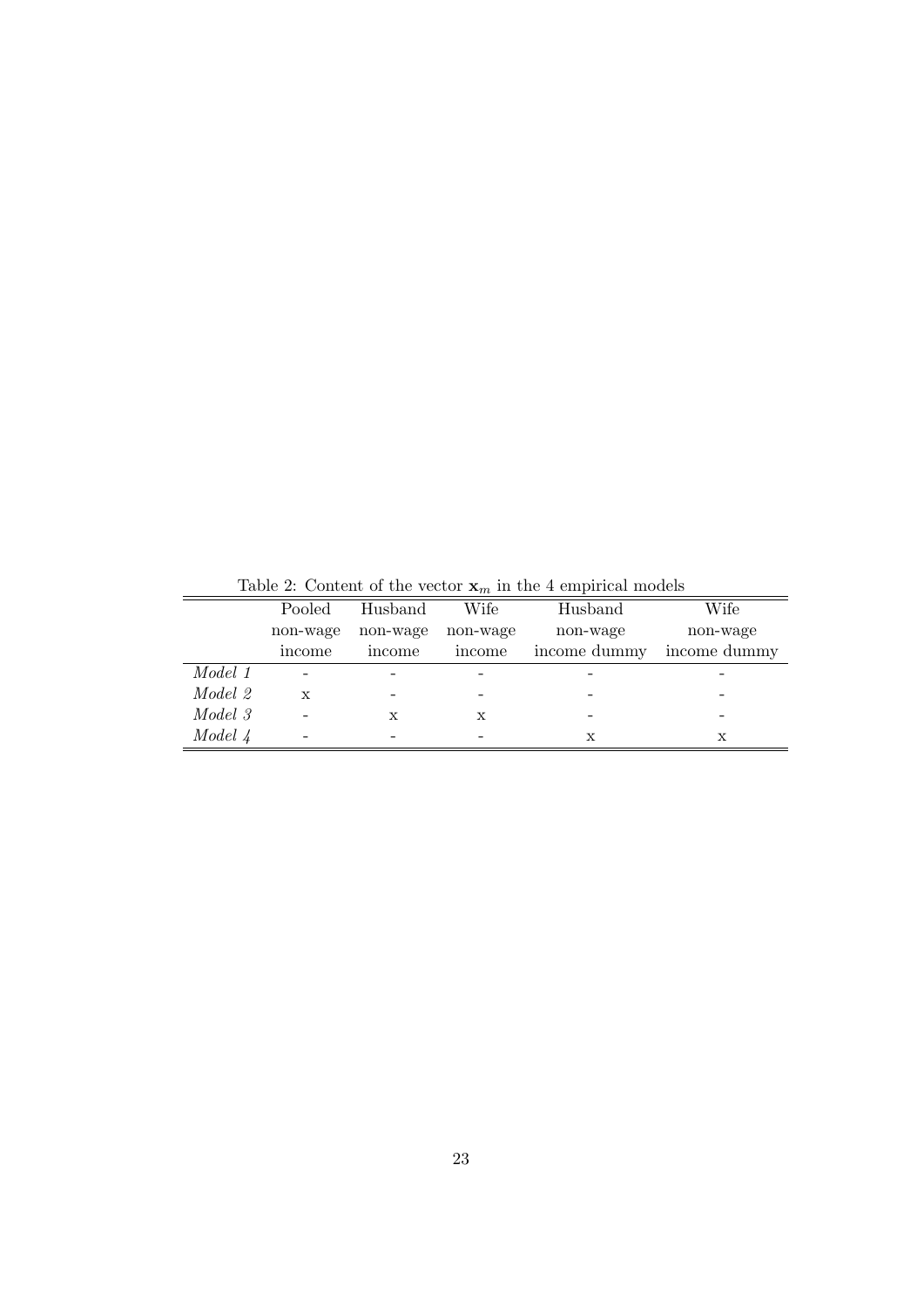|            |                                  | ranie o Trentina a nemenante |       |        |       |                    |       |           |       |
|------------|----------------------------------|------------------------------|-------|--------|-------|--------------------|-------|-----------|-------|
|            |                                  | 2002                         |       | 2003   |       | 2004               |       | 2005      |       |
|            |                                  | mean                         | ್ದರ   | mean   | ಕ್ಷ   | mean               | ್ದರ   | mean      | Sd    |
|            | wife participation rate          | 0.144                        | 0.351 | 0.140  | 0.347 | 0.160              | 0.367 | 0.170     | 0.376 |
|            | employment rate<br>husband       | 0.954                        | 0.209 | 0.960  | 0.195 | 0.965              | 0.185 | 0.966     | 0.181 |
| Wife       | age                              | 35.200                       | 6.450 | 35.456 | 6.381 | 35.506             | 6.446 | 35.652    | 6.355 |
|            | no schooling                     | 0.193                        | 0.395 | 0.148  | 0.356 | 0.138              | 0.345 | 0.147     | 0.354 |
|            | primary education level          | 0.625                        | 0.484 | 0.639  | 0.480 | 0.624              | 0.484 | 0.628     | 0.483 |
|            | secondary education level        | 0.129                        | 0.336 | 0.149  | 0.356 | 0.174              | 0.379 | $\!0.163$ | 0.369 |
|            | education level<br>tertiary      | 0.053                        | 0.224 | 0.064  | 0.245 | 0.064              | 0.244 | 0.062     | 0.242 |
| $H$ usband | age                              | 39.080                       | 6.762 | 39.266 | 6.601 | 39.358             | 6.650 | 39.453    | 6.722 |
|            | no schooling                     | 0.046                        | 0.209 | 0.030  | 0.170 | 0.034              | 0.180 | 0.032     | 0.176 |
|            | education level<br>primary       | 0.625                        | 0.484 | 0.590  | 0.492 | $0.570$<br>$0.256$ | 0.495 | 0.599     | 0.490 |
|            | secondary education level        | 0.206                        | 0.405 | 0.243  | 0.429 |                    | 0.437 | 0.236     | 0.425 |
|            | education level<br>tertiary      | 0.123                        | 0.329 | 0.137  | 0.344 | 0.140              | 0.347 | 0.133     | 0.340 |
| Households | no of children age $\leq 2$      | 0.226                        | 0.449 | 0.203  | 0.433 | 0.207              | 0.435 | 0.204     | 0.435 |
|            | no of children age btw 2 and 5   | 0.329                        | 0.547 | 0.295  | 0.520 | 0.321              | 0.534 | 0.288     | 0.507 |
|            | no of children age btw 6 and 15  | 1.148                        | 1.095 | 1.100  | 1.040 | 1.104              | 1.031 | 1.123     | 1.044 |
|            | non-wage income<br>husband       | 5.243                        | 3.321 | 4.728  | 3.598 | 5.476              | 3.327 | 5.901     | 3.118 |
|            | wife non-wage income             | 0.642                        | 1.955 | 0.534  | 1.809 | 0.627              | 1.951 | 0.809     | 2.217 |
|            | non-wage income dummy<br>husband | 0.769                        | 0.421 | 0.682  | 0.466 | 0.798              | 0.402 | 0.840     | 0.367 |
|            | wife non-wage income dummy       | 0.103                        | 0.304 | 0.086  | 0.280 | 0.101              | 0.301 | 0.123     | 0.329 |
|            | bservations<br>no. of ol         | 4501                         |       | 10696  |       | 3591               |       | 3506      |       |

Table 3: Descriptive Statistics Table 3: Descriptive Statistics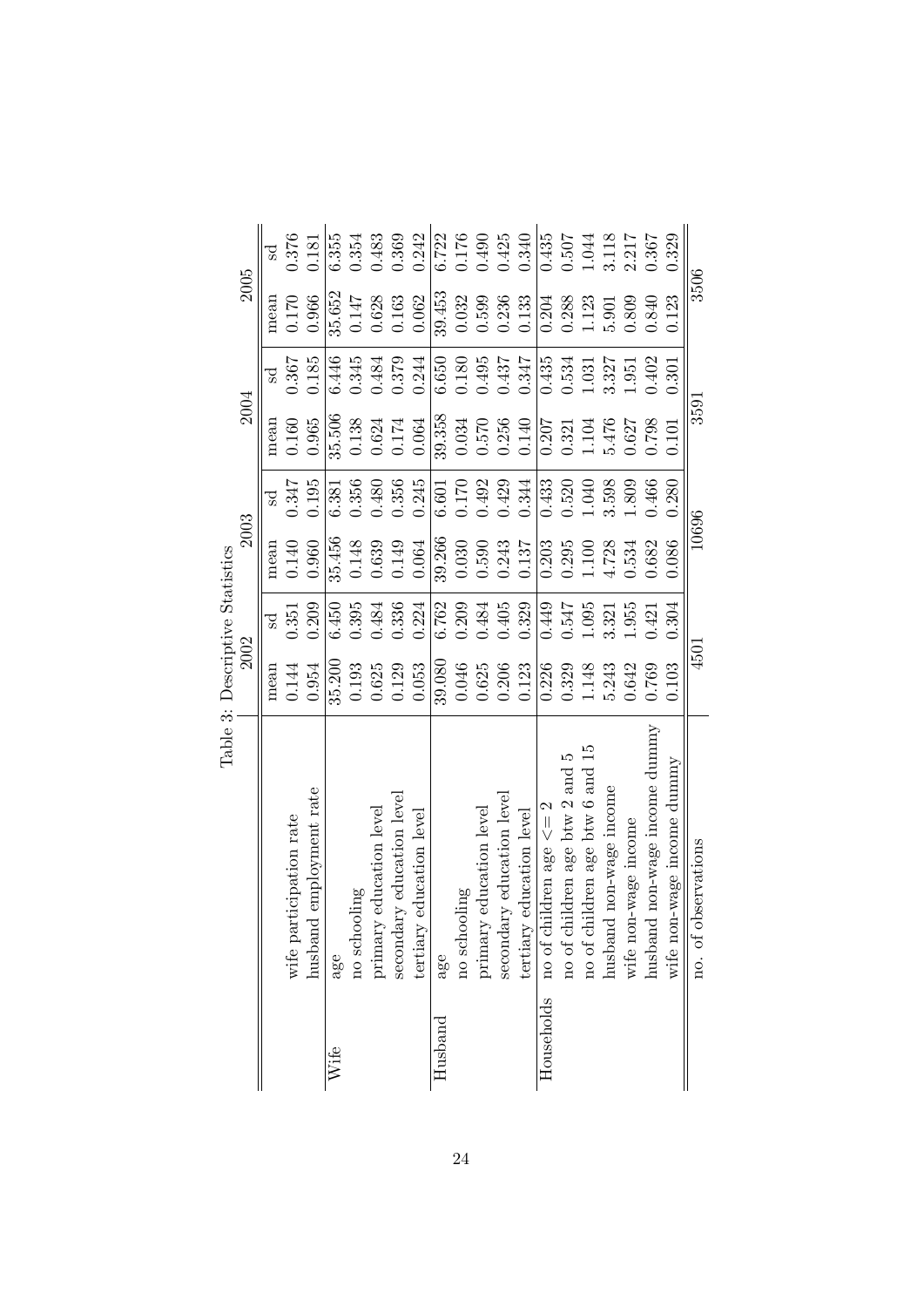|                                                                  |                           | 2002                       |                           | Table 4: Estimation Results<br>2003                                     |                          | 2004                       |                          | 2005                      |
|------------------------------------------------------------------|---------------------------|----------------------------|---------------------------|-------------------------------------------------------------------------|--------------------------|----------------------------|--------------------------|---------------------------|
|                                                                  | wife                      | husband                    | wife                      | husband                                                                 | wife                     | husband   wife             |                          | husband                   |
| Model<br>$\sigma$                                                |                           | $-0,210***$<br>$(-4,065)$  |                           | $-0,234***$<br>$(-6, 477)$                                              |                          | $-0,297***$<br>$(-4, 720)$ |                          | $(-1,565)$<br>$-0,101$    |
| Total non-wage income<br>Model 2                                 | (1, 227)<br>0,010         | (1,998)<br>$0,020*$        | $(-0,061)$<br>$-0,000$    | (0,106)<br>$0,\!001$                                                    | $(-0, 915)$<br>$-0,008$  | (1, 821)<br>0,022          | (0,624)<br>0,006         | (0,669)<br>0,009          |
| $\sigma$                                                         |                           | $-0,214***$<br>$(-4, 125)$ |                           | $-0,234***$<br>$(-6, 478)$                                              |                          | $-0,296***$<br>$(-4, 703)$ |                          | $(-1, 577)$<br>$-0,102$   |
| Non-Wage Income<br>Husband<br>Model 3                            | $-0,022**$<br>$(-2, 646)$ | $0,035***$<br>(3,513)      | $-0,019***$<br>$(-3,898)$ | (1, 436)<br>0,009                                                       | $-0,026**$<br>$(-2,908)$ | $0,033**$<br>(2,777)       | $(-2, 285)$<br>$-0,022*$ | (1,720)<br>0,022          |
| Non-Wage Income<br>Wife                                          | $0,234***$<br>(17, 200)   | $-0,067***$<br>$(-3, 759)$ | $0,182***$<br>(19, 810)   | $-0,051***$<br>$(-3, 754)$                                              | $0,199***$<br>(13, 300)  | $(-0, 265)$<br>$-0,007$    | $0,223***$<br>(17, 336)  | $-0,068**$<br>$(-3, 165)$ |
| $\sigma$                                                         |                           | $-0,149***$<br>$(-2, 736)$ |                           | $-0,208***$<br>$(-5,576)$                                               |                          | $-0,312***$<br>$(-4,964)$  |                          | $(-0, 299)$<br>$-0,020$   |
| $norm\text{-} \text{wage income} > 0$<br>Husband with<br>Model 4 | $(-2, 023)$<br>$-0.133*$  | $0,301***$<br>(4,016)      | $-0,120**$<br>$(-3,072)$  | (2, 364)<br>$0,115*$                                                    | $(-1, 498)$<br>$-0,113$  | $0,337***$<br>(3, 733)     | $(-0, 139)$<br>$-0,012$  | (0, 395)<br>0,042         |
| non-wage income $> 0$<br>Wife with                               | $1,787***$<br>(22, 092)   | $-0,463***$<br>$(-4,040)$  | $1,431***$<br>(26,008)    | $-0,333***$<br>$(-3, 676)$                                              | $1,529***$<br>(16, 939)  | $(-0, 254)$<br>$-0,045$    | $1,590***$<br>(19, 720)  | $-0,440**$<br>$(-3, 116)$ |
| $\sigma$                                                         |                           | $-0,137*$<br>$(-2, 446)$   |                           | $-0,205***$<br>$(-5, 470)$                                              |                          | $-0,320***$<br>$(-5,067)$  |                          | $(-0, 377)$<br>$-0,025$   |
| No. of Obs.                                                      |                           | 4.501                      |                           | 10.696                                                                  |                          | 3.591                      |                          | 3.506                     |
|                                                                  | t-stats in parentheses.   |                            | *** ** *                  | , denote significant variables at $10\%$ , $5\%$ and $1\%$ respectively |                          |                            |                          |                           |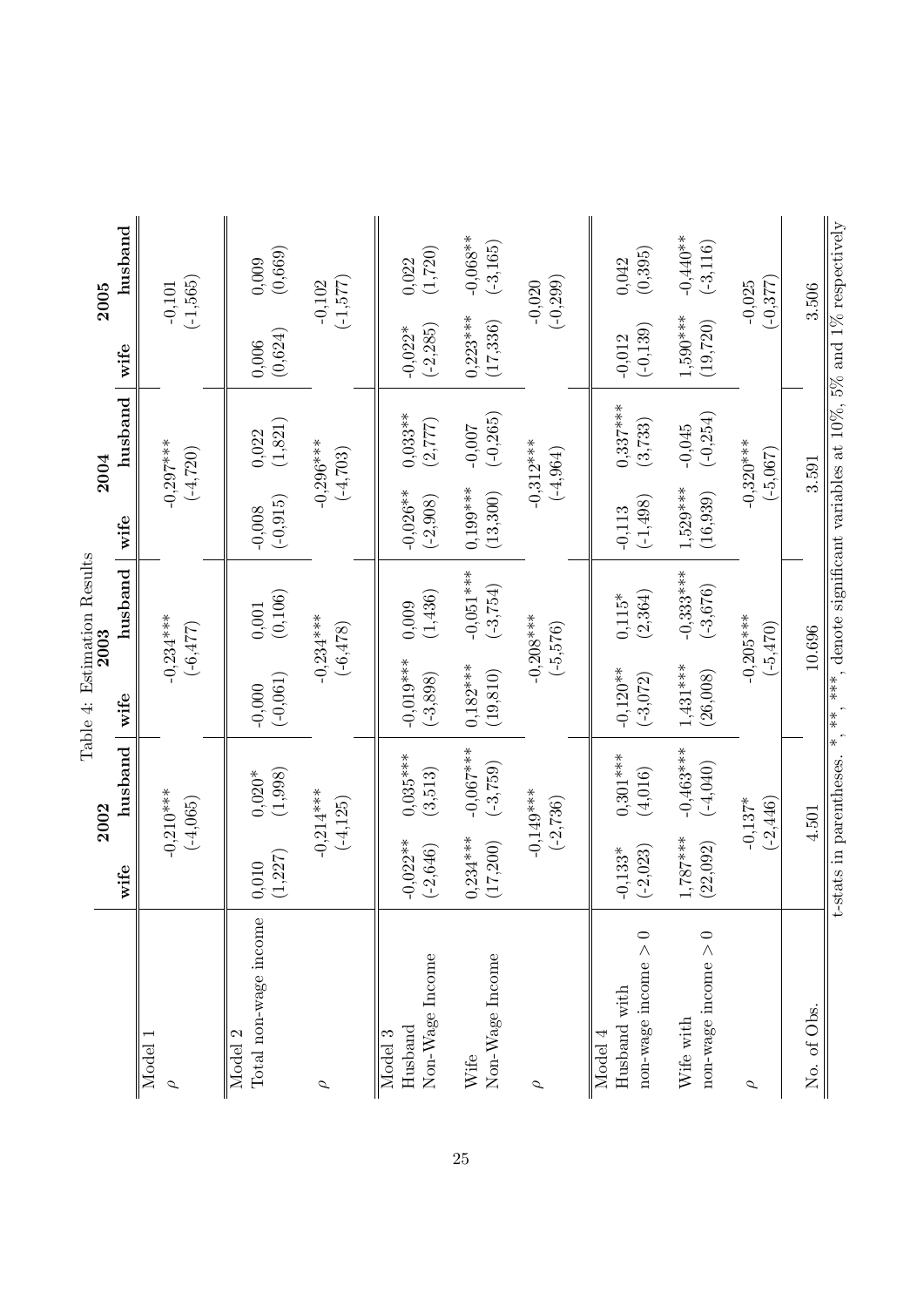#### References

- Ashenfelter, O., 1980, "Unemployment as Disequilibrium in a Model of Aggregate Labor Supply," Econometrica. 48, 547-64.
- Başlevent, C. and Ö. Onaran. 2003, "Are Turkish Wives More Likely to Become Added or Discouraged Workers?", Labour, 17 (3), pp. 439-58.
- Blau, F. D. and L. M. Kahn, 2007, "Changes in the Labor Supply Behavior of Married Women: 1980-2000" Journal of Labor Economics, Vol. 25, No. 3, pp. 393-438
- Calvo, G. A. and C. A. Vegh, 1999, "Inflation Stabilization and BOP Crises in Developing Countries," Handbook of Macroeconomics, in: J. B. Taylor
- Celasun O., and D. McGettigan. 2004, "An Analysis of Turkey's Inflation Process."International Monetary Fund, Washington, DC.
- Cerrutti, M. 2000, "Economic Reform, Structural Adjustment and Female Labor Force Participation in Buenos Aires,Argentina" World Development Vol. 28, No. 5, pp. 879-891
- Cullen, J.B. and J. Gruber, 2000, "Does Unemployment Insurance Crowd out Spousal Labor Supply ? " Journal of Labor Economics 18 (3), 546-71
- Dayıoglu, M. 2000, "Labor Market Participation of Women in Turkey." In Women's Identities and Roles in the Course of Change: Central Asia, East and Central Europe and Turkey, eds. F. Acar and A. Ayata. Köln
- Eichengreen, B. and K.H. O'Rourke. 2010, "A Tale of Two Depressions." In progress (http://www.VoxEu.org).
- Gursel, S and Levent, H. 2003, " Fluctuations économiques et chocs asymétriques dans le marché du travail: Le cas de la Turquie (2000-2002)." 7e Rencontres Euro-Mediterranéennes : Chocs exogenes, politiques d'ouverture et d'ajustement et négociations commerciales internationales dans la zone Euro-Mediterranéenne. 8-10 Octobre 2003, Rabat
- Gursel, S., Levent, H., Taştı, E., Yorukoglu, A., Saygılı-Erçevik, A., Tercan,. P. 2002, "Türkiye'de Işgücü Piyasası ve Işsizlik ", TÜSİAD-T/2002/12-354, Istanbul, Turkey
- Ilkkaracan, I. 2005. "Uluslararası bir Perspektiften Türkiye'de Ücret Merkeziyeti ve Koordinasyonu"(Wage Centralization and Coordination in Turkey from an International Perspective), Dokuzuncu Ulusal Sosyal Bilimler Kongresi, Türk Sosyal Bilimler Derneği, ODTÜ, Ankara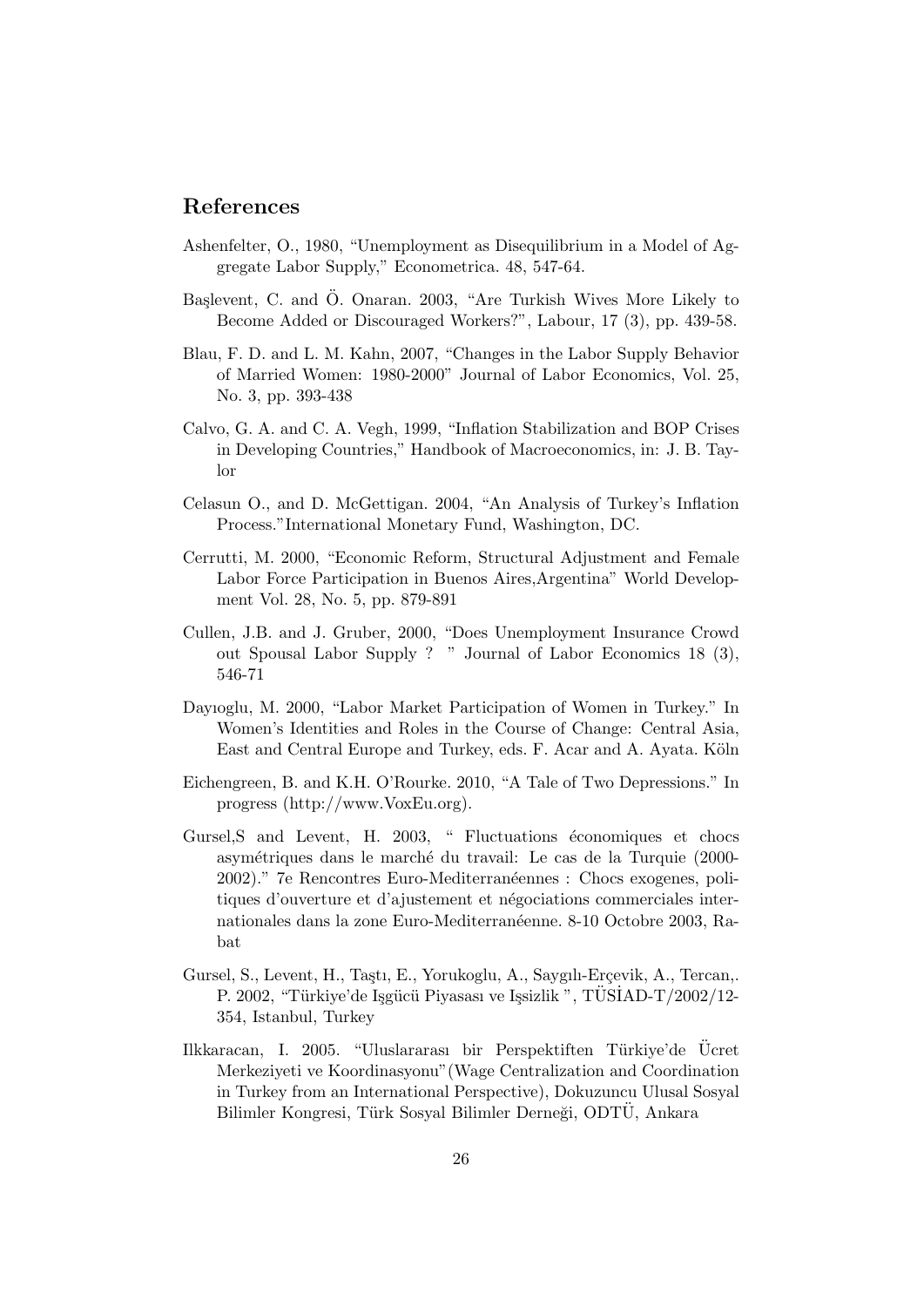- Ilkkaracan I., Selim R. 2003,"The role of unemployment in wage determination: further evidence on the wage curve from Turkey" Applied Economics, Volume 35, Number 14, 20 September 2003, pp. 1589-1598(10)
- Kaminsky, G. L. and C. M. Reinhart, 1999, "The Twin Crises: The Causes of Banking and Balance-of-Payments Problems," American Economic Review, American Economic Association, vol. 89(3), pages 473-500, June.
- Kızılırmak, A. B. 2005 "Labor Market Participation Decisions of Married Women: Evidence From Turkey", Mimeo., Ankara University
- Layard, R., M. Barton and A.M. Zabalza, 1980, "Married Women's Participation and Hours," Economica 47, 51-72.
- Lundberg, S., 1985, "The Added Worker Effect," Journal of Labor Economics 3, 11-37.
- Lundberg, S.J., and R.A. Pollak. 1996, "Bargaining and Distribution in Marriage." Journal of Economic Perspectives, 10(4): 139–58.
- Maloney, T.J., 1987, "Employment Constraints and the Labor Supply of Married Women: A Reexamination of the Added Worker Effect," Journal of Human Resources 22, 51-61.
- Maloney, T.J., 1991, "Unobserved Variables and the Elusive Added Worker Effect," Economica 58, 173-87.
- McKenzie, D. J., 2003, "How do Households Cope with Aggregate Shocks? Evidence from the Mexican Peso Crisis," World Development Vol. 31, No. 7, pp. 1179-1199
- Mincer, J., 1966, "Labor-Force Participation of Married Women: A Study of Labor Supply," in Studies of Labor Supply: Collected Essays of Jacob Mincer 2. (Hants, England: Edward Elgard Publishing).
- Nicoletti,G., Scarpetta, S. and Boylaud,O. 1999, "Summary Indicators of Product Market Regulation with an Extension to Employment Protection Legislation"(December 1999). OECD, ECO Working Paper No. 226
- Ozdemir, A. M., D. Erel and G. Yucesan-Ozdemir, 2004. "Rethinking Informal Labour Market in Turkey: A Possible Politics for Unions", South East Europe Review , 7(3), 33-42 (2004).
- Ozdemir, A.M. ve G. Yucesan-Ozdemir, 2004. "Living in Endemic Insecurity: An Analysis of Turkey's Labour Market in the 2000s", South East Europe Review , 7(2), 33-42 (2004).